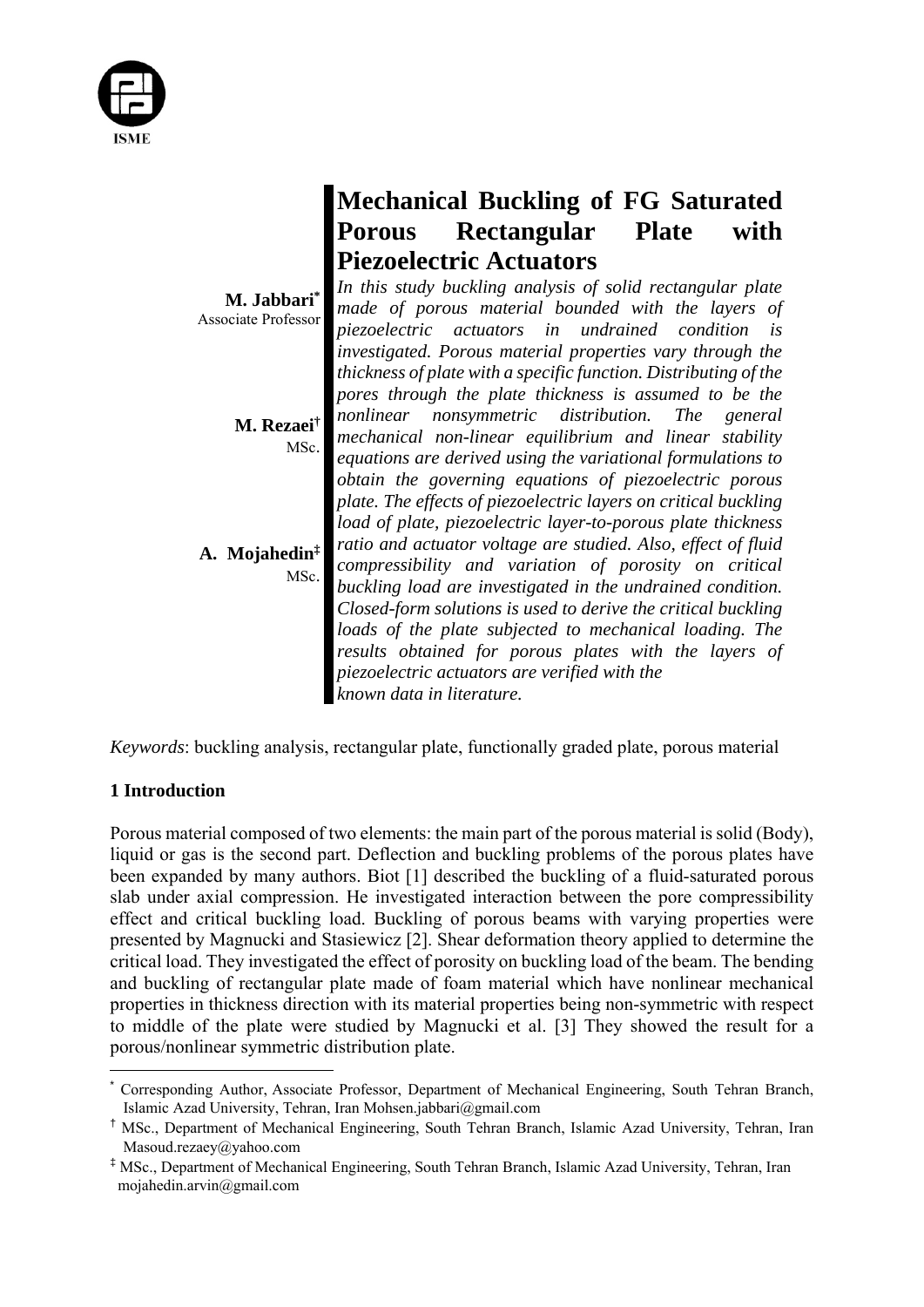The critical buckling load for rectangular plate made of foam with two layers of perfect material was described by Magnucka-Blandzi [4]. The core was made of a metal foam with properties varying across the thickness. The analytical, numerical, and experimental critical buckling load for plate and beam made of foam with two layers of perfect material were studied by Jasion et al. [5]. They obtained global and local buckling-wrinkling of the face sheets of sandwich beams and sandwich circular plates. The values of the critical load compared by the analytical, numerical (FEM), and experimental methods. The poroelastic and thermoelastic coupling parameters for a linear poroelastic saturated rock were investigated by Zimmerman [6]. He deduced that poroelastic coupling parameter is more effective than the thermoelastic parameters. The effects of temperature

gradients on pore pressure and stress distribution by using a non-isothermal poroelasticity theory was described by Ghassemi et al. [7]. Thereafter, the influence of cooling on pore pressure and stresses distribution by displacement discontinuity method was studied by Ghassemi [8]. The poroelastic circular plate under the mechanical loads base on classical plate theory and higher order shear deformation theory, Also thermal forces Base on classical plate theory (CPT) were described by Jabbari et al. [9,10] They investigated the effects of distribution and properties of pores that are saturated by fluid on critical buckling load of plate.

Buckling analysis of porous plates with functional properties have similarities with the FGM plates to some extend. Javaheri et al. [12] presented the buckling of FGM rectangular plates under in-plane mechanical or thermal loads based on the classical and higher order shear deformation plate theories, respectively. the thermal buckling of simply-supported moderately thick rectangular FGM plates based on the FSDT under different types of temperature fields is investigated by Lanhe [13]. Shariat et al. [14] presented a closed-form solution for the buckling analysis of rectangular thick FGM plates based on the TSDT under mechanical and thermal

loads. The buckling analysis of thin FG rectangular plates based on the classical or FSDT under various loads were done by Mohammadi et al. [15], respectively. Bodaghi et al. [16,17] used a Levy-type solution method to investigate the mechanical or thermoelastic buckling of thick FGM rectangular plates based on the TSDT, respectively. Bateni et al. [19]. investigated the effect of temperature dependency of material properties on the critical buckling load. In this study, a four-variable refined plate theory is employed to derive the governing equations of equilibrium. A multi-term Galerkin solution is presented to derive the critical buckling loads/temperatures along with the buckled shape of the plate. Behravan Rad et al. [20] Investigated three-dimensional magneto-elastic analysis of asymmetric variable thickness porous FGM circular plates with non-uniform tractions and Kerr elastic foundations.

A comprehensive review of various analytical and numerical models to predict the bending and buckling under mechanical and thermal loads is done by Swaminathan et al. [21,22]. Chen et al. [23,24] presented the elastic buckling and static bending solutions based on Timoshenko beam theory also free and forced vibrations of shear deformable functionally graded porous beams. One of the techniques exists to increase the buckling load is equipping plates with smart materials. Piezoelectric materials, as sensor and actuator of the most common sub-group of smart materials are used in solid structures to control the deformation, vibration and buckling control of structures. An analytical solution for free vibration analysis of a piezoelectric coupled circular plate with clamped and simply supported boundary conditions based on classical plate theory was showed by Wang et al. [25]. Post-buckling of piezoelectric FGM plates subjected to the thermo-electro-mechanical loading was reported by Liew et al. [26]. They showed a semianalytical iteration to determine the post-buckling response of the plate. Viliani et al. [27] investigated the active buckling control of smart functionally graded plates using sensor/actuator patches. Closed-form solutions for the critical temperatures of simply supported piezoelectric FGM cylindrical shells based on the higher order displacement field was described Mirzavand and Eslami [28].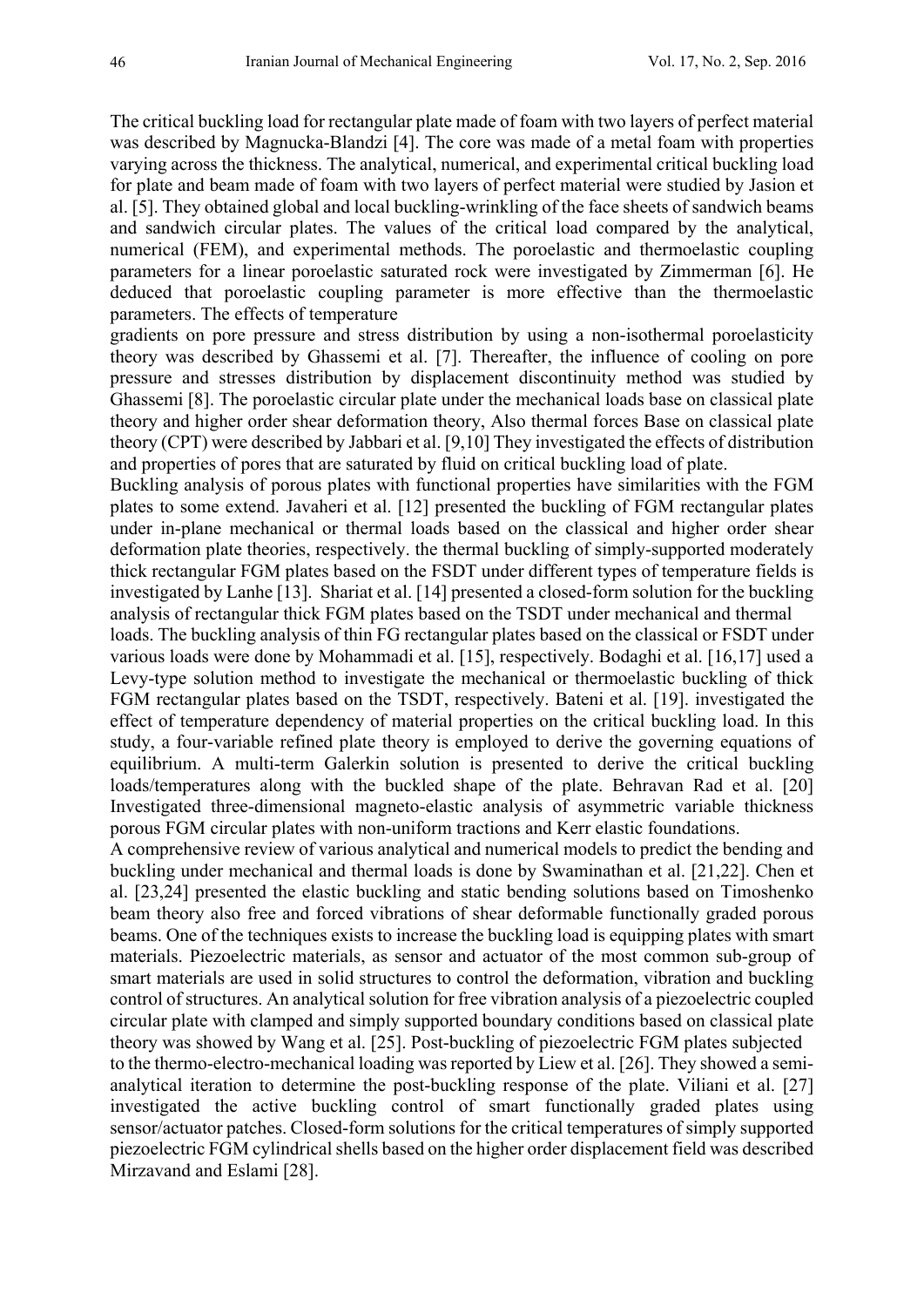They investigated three types of temperature loadings combined with constant applied voltage. Shen [28] presented thermo-electro-mechanical buckling and post-buckling of FGM plates with piezoelectric actuators based on the singular perturbation method.

Thermoelastic buckling analysis of functionally graded circular plates integrated with piezoelectric layers based on the classical plate theory was studied by Khorshidvand et al. [28]. Jabbari et al. [28] considered the stability of sandwich plate with piezoelectric layers and poroelastic core under uniform thermal and electrical field. Also, they achieved their results based on the classical plate theory and first-order theory. They explored the effects of mechanical and thermal properties on stability of poroelastic plate too. Mojahedin et al. [28] studied the buckling of poroelastic plate with piezoelectric layers under electrical, thermal, and mechanical forces. Jabbari et al. [28] considered the buckling of circular porous plate under transverse magnetic field. They explained the effects of mechanical and magnetic properties on stability of porous-magnetic plate.

The purpose of this paper is analyses of rectangular plate made of saturated porous with variety of property along the thickness and is supported by two layers of piezoelectric. The equilibrium and stability equations are derived by Euler equations from the variations that based on the classical plate theory. Close form solution is used to solve the obtained equations with simply supported edges. Also, the effects of pores properties in critical buckling load and stability of plate are investigated. These properties changes with fluid property that is stuck in pores and pore distribution along the thickness.

### **2 Governing equations**

Consider a rectangular plate made of porous materials with length  $a$ , and width  $b$ , and thickness h, in the middle with two identical piezoelectric layers with thicknesses  $h_a$  bounded to its upper and lower surfaces referred to the rectangular Cartesian coordinates  $(x, y, z)$ , as shown in figure (1).

The material properties are assumed to vary through the thickness according to the following power law distribution. The functional relationship between  $E$  and  $G$  with  $Z$  for plate is assume as (Magnucki et al. [2] and Magnucka-Blandzi [4])

$$
G(z) = G_0 \left[ 1 - e_1 \cos\left(\left(\frac{\pi}{2h}\right)\left(z + \frac{h}{2}\right)\right) \right]
$$
  
\n
$$
E(z) = E_0 \left[ 1 - e_1 \cos\left(\left(\frac{\pi}{2h}\right)\left(z + \frac{h}{2}\right)\right) \right]
$$
  
\n
$$
e_1 = 1 - \frac{G_1}{G_0} = 1 - \frac{E_1}{E_0}
$$
\n(1)

where  $e_1$  is the coefficient of plate porosity  $0 \lt e_1 \lt 1$ ,  $E_1$  and  $E_0$  are Young's modulus of elasticity at  $z = -h/2$  and  $z = h/2$ , respectively,  $(E_0 \ge E_1)$  and  $G_1$  and  $G_0$  are the shear modulus at  $z = -h/2$  and  $z = h/2$ , respectively,  $(G_0 \ge G_1)$ . The relationship between the modulus of elasticity and shear modulus of elasticity for  $j = 0$  and 1 is  $E_j = 2G_j(1 + v)$  where  $\nu$  is Poisson's ratio, which is assumed to be constant across the plate thickness.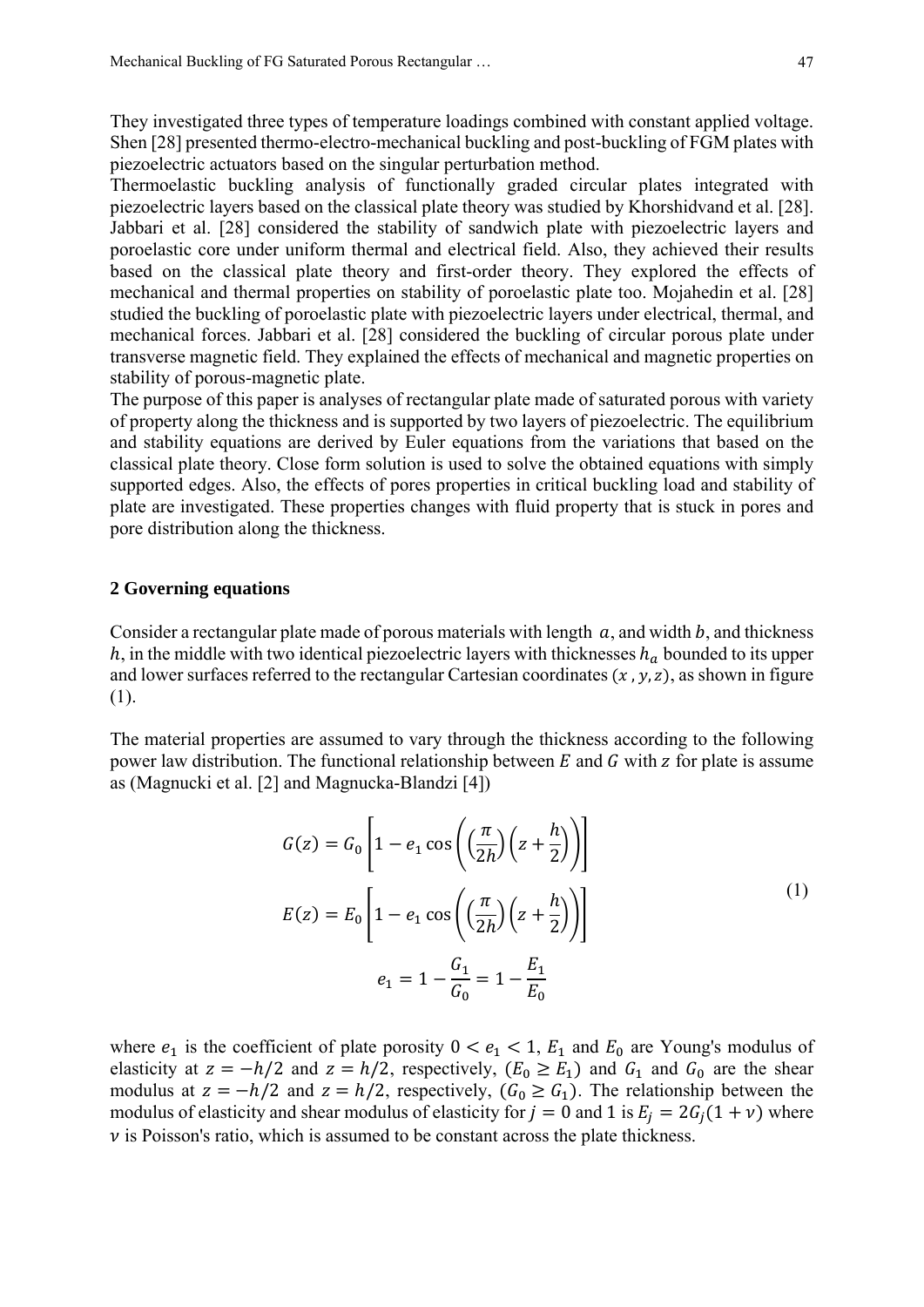

**Figure 1** Coordinate system and geometry of a piezoelectric coupled rectangular porous material plate

### *2.1 Basic equations*

The non-linear strain-displacement relations according to the von-Karman assumption are by Brush and Almroth [37]

$$
\varepsilon_{xx} = u_{,x} + \frac{1}{2} (w_{,x})^2
$$
  
\n
$$
\varepsilon_{yy} = v_{,y} + \frac{1}{2} (w_{,y})^2
$$
  
\n
$$
\gamma_{xy} = u_{,y} + v_{,x} + w_{,y} w_{,x}
$$
\n(2)

Here,  $\varepsilon_{xx}$  and  $\varepsilon_{yy}$  are the normal strains and  $\gamma_{xy}$  is the shear strain, where u, v, and w denote the displacement components in the  $x$ ,  $y$ , and  $z$  directions, respectively, and comma indicates the partial derivative with respect to its afterwards. Note that transverse shear strains are zero as  $\gamma_{yz} = \gamma_{xz} = 0$  in the Kirchhoff plate theory.

The displacement field for the Kirchhoff plate theory is by Wang et al. [38]

$$
u(x, y, z) = u_0(x, y) - zw_{0,x}
$$
  

$$
v(x, y, z) = v_0(x, y) - zw_{0,y}
$$
  

$$
w(x, y, z) = w_0(x, y)
$$
 (3)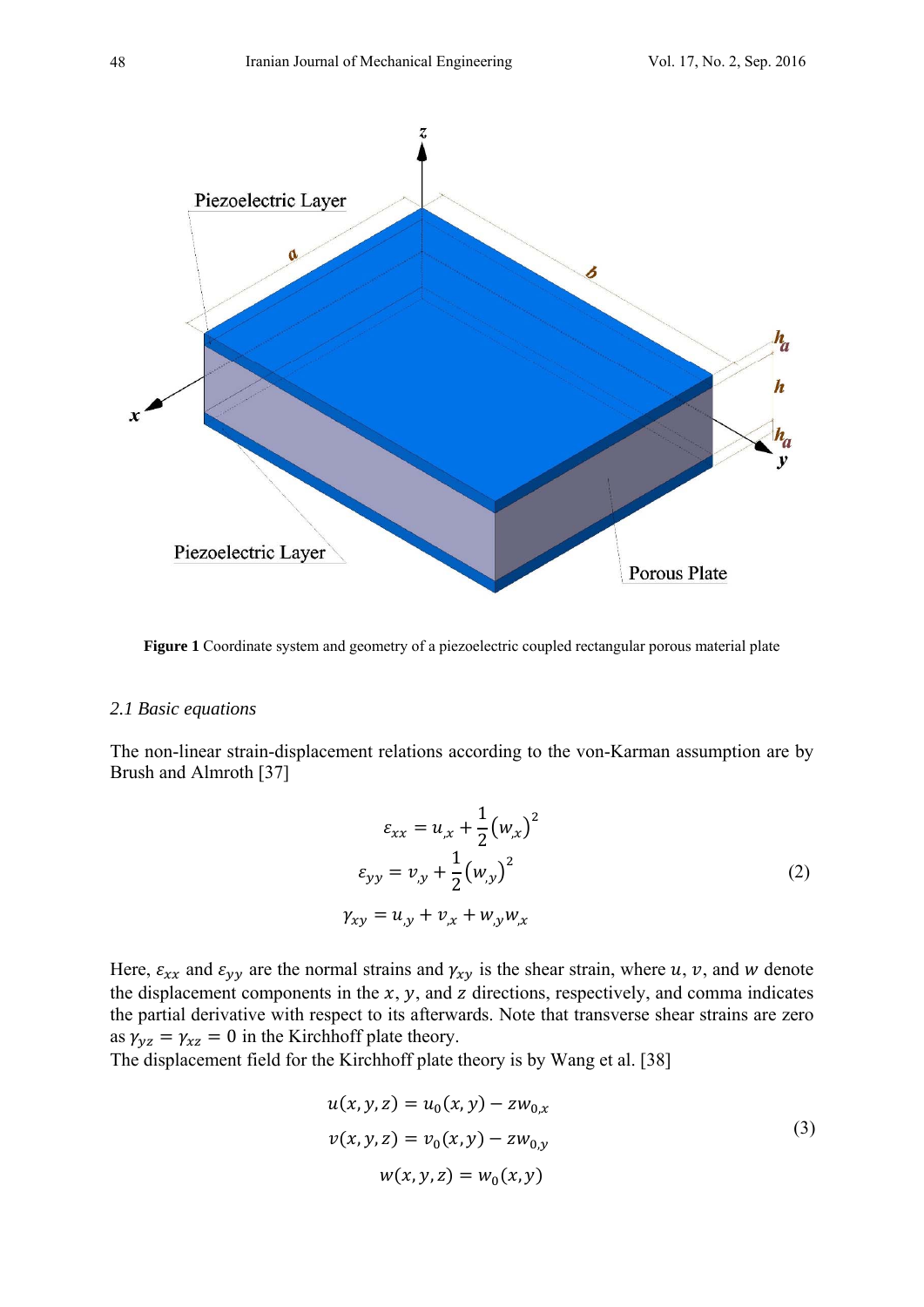Where  $(u_0, v_0, w_0)$  represent the displacement on middle plate surface  $(z = 0)$ . The linear poroelasticity theory of the Biot has two features by Detournay and Cheng [39]

1. An increase of pore pressure induces a dilation of pore.

2. Compression of the pore causes a rise of pore pressure.

The stress-strain law for the poroelasticity is given by Ghassemi [8] of the plate is written as following:

$$
\sigma_{ij}^h = 2G\varepsilon_{ij} + \lambda_u \varepsilon \delta_{ij} - p\alpha \delta_{ij} \tag{4}
$$

Where

$$
\lambda_u = \frac{2Gv_u}{1 - 2v_u}
$$
  

$$
v_u = \frac{v + \alpha B(1 - 2v)/3}{1 - \alpha B(1 - 2v)/3}
$$
  

$$
p = M[\zeta - \alpha \varepsilon]
$$
  

$$
M = \frac{(2G + 3\lambda)}{3(1 - \alpha B)}B
$$
 (5)

Here, the superscript h is used to denote the porous plate. p is pore fluid pressure,  $\lambda_u$  is the Lame parameters, M is Biot's modulus,  $\zeta$  is variation of fluid volume content,  $v_u$  is undrained Poisson's ratio  $v < v_u < 0.5$ , B is the skempton coefficient, the pore fluid properties is introduced by the skempton coefficient. The values of the undrained Poisson ratio and the Skempton pore pressure coefficients depend on the pore fluid compressibility. Here,  $\alpha$  is the Biot coefficient of effective stress  $0 < \alpha < 1$ . The Biot coefficient  $\left(\alpha = 1 - \frac{G(z)}{G_0}\right)$  indicates the effect of porosity on the solid constituents of poroelastic plate and it shows the effect of generated stresses in the pores on the poroelastic material in undrained condition ( $\zeta = 0$ ) and  $(1 - \alpha B)$  is relation between drained bulk modulus and undrained bulk modulus.

The term  $\alpha B$  is coupling between pore fluid effects and macroscopic deformation Zimmerman [6], and  $\varepsilon$  is the volumetric strain.

The two dimensional stress-strain law for plane-stress condition in the Cartesian coordinate for the undrained condition ( $\zeta = 0$ ) is given by

$$
\sigma_{xx}^h = A_1(z)\varepsilon_{xx} + B_1(z)\varepsilon_{yy}
$$
  
\n
$$
\sigma_{yy}^h = A_1(z)\varepsilon_{yy} + B_1(z)\varepsilon_{xx}
$$
  
\n
$$
\sigma_{xy}^h = G(z)\gamma_{xy}
$$
\n(6)

By substituting the third and fourth equations of (5) into Eq. (4), terms  $A_1(z)$ ,  $B_1(z)$ ,  $C_1(z)$  and  $R_1(z)$  become

$$
A_1(z) = 2G(z) + (\lambda_u + M\alpha^2)R(z)
$$
  

$$
B_1(z) = (\lambda_u + M\alpha^2)R(z)
$$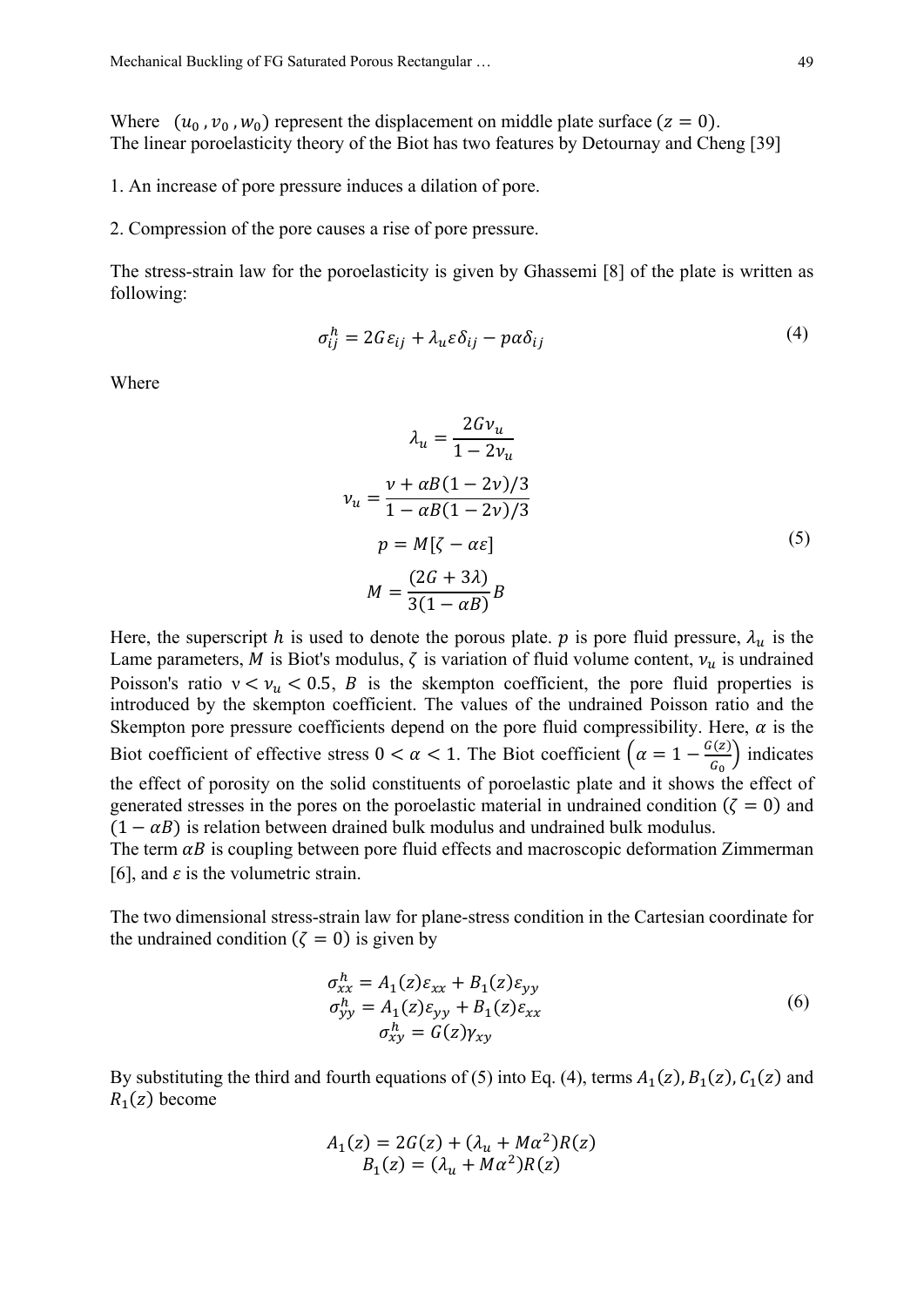$$
R(z) = 1 - \frac{\lambda_u + M\alpha^2}{2G(z) + \lambda_u + M\alpha^2}
$$
\n<sup>(7)</sup>

The stress-strain law for piezoelectric parts by Liew et al. [27] of the plate are written as following:

$$
\{\sigma\}^p = \begin{Bmatrix} \sigma_{xx}^p \\ \sigma_{yy}^p \\ \sigma_{xy}^p \end{Bmatrix} = \begin{bmatrix} c_{11} & c_{12} & 0 \\ c_{12} & c_{22} & 0 \\ 0 & 0 & c_{66} \end{bmatrix} \begin{Bmatrix} \varepsilon_{xx}^p \\ \varepsilon_{yy}^p \\ \varepsilon_{xy}^p \end{Bmatrix} - \begin{bmatrix} 0 & 0 & e_{31} \\ 0 & 0 & e_{32} \\ 0 & 0 & 0 \end{bmatrix} \begin{Bmatrix} E_x \\ E_y \\ E_z \end{Bmatrix}
$$
 (8)

Where the superscript p is used to denote the piezoelectric layer,  $c_{ij}$  (*i*, *j* = 1,2,6) is the elastic stiffness of the layers given by

$$
c_{11} = c_{22} = \frac{2G}{(1 - v)}
$$
  
\n
$$
c_{12} = c_{21} = \frac{2Gv}{(1 - v)}
$$
  
\n
$$
c_{66} = G
$$
\n(9)

The piezoelectric stiffness  $e_{31}$  and  $e_{32}$  can be expressed in terms of the dielectric constants  $d_{31}$ and  $d_{32}$ . The elastic stiffness  $c_{ij}$  (i, j = 1,2,6) of the piezoelectric actuator layers as

$$
e_{31} = (d_{31}c_{11} + d_{32}c_{21})
$$
  
\n
$$
e_{32} = (d_{31}c_{12} + d_{32}c_{22})
$$
\n(10)

As only the transverse electric field component  $E_z$  is dominant in the plate type piezoelectric material, it is assumed that

$$
\begin{Bmatrix} E_x \\ E_y \\ E_z \end{Bmatrix} = \begin{Bmatrix} 0 \\ 0 \\ V_a/h_a \end{Bmatrix}
$$
\n(11)

Where  $V_a$  is the voltage applied to the actuators in the thickness direction.

#### 2.2 Strain energy

The total virtual potential energy of the plate as the sum of total virtual strain energy and virtual potential energy of the applied loads is equal to

$$
\delta U^h = \frac{1}{2} \int_0^a \int_0^b \int_{-h/2}^{+h/2} \left( \sigma_{xx}^h \delta \varepsilon_{xx} + \sigma_{yy}^h \delta \varepsilon_{yy} + \sigma_{xy}^h \delta \gamma_{xy} \right) dx dy dz \tag{12}
$$

$$
\delta U^{p} = \frac{1}{2} \int_{0}^{a} \int_{0}^{b} \int_{-h/2 - h_{a}}^{-h/2} (\sigma_{xx}^{p} \delta \varepsilon_{xx} + \sigma_{yy}^{p} \delta \varepsilon_{yy} + \sigma_{xy}^{p} \delta \gamma_{xy} - E_{z} \delta D_{z}) dx dy dz + \frac{1}{2} \int_{0}^{a} \int_{0}^{b} \int_{h/2}^{h/2 + h_{a}} (\sigma_{xx}^{p} \delta \varepsilon_{xx} + \sigma_{yy}^{p} \delta \varepsilon_{yy} + \sigma_{xy}^{p} \delta \gamma_{xy} - E_{z} \delta D_{z}) dx dy dz
$$
\n(13)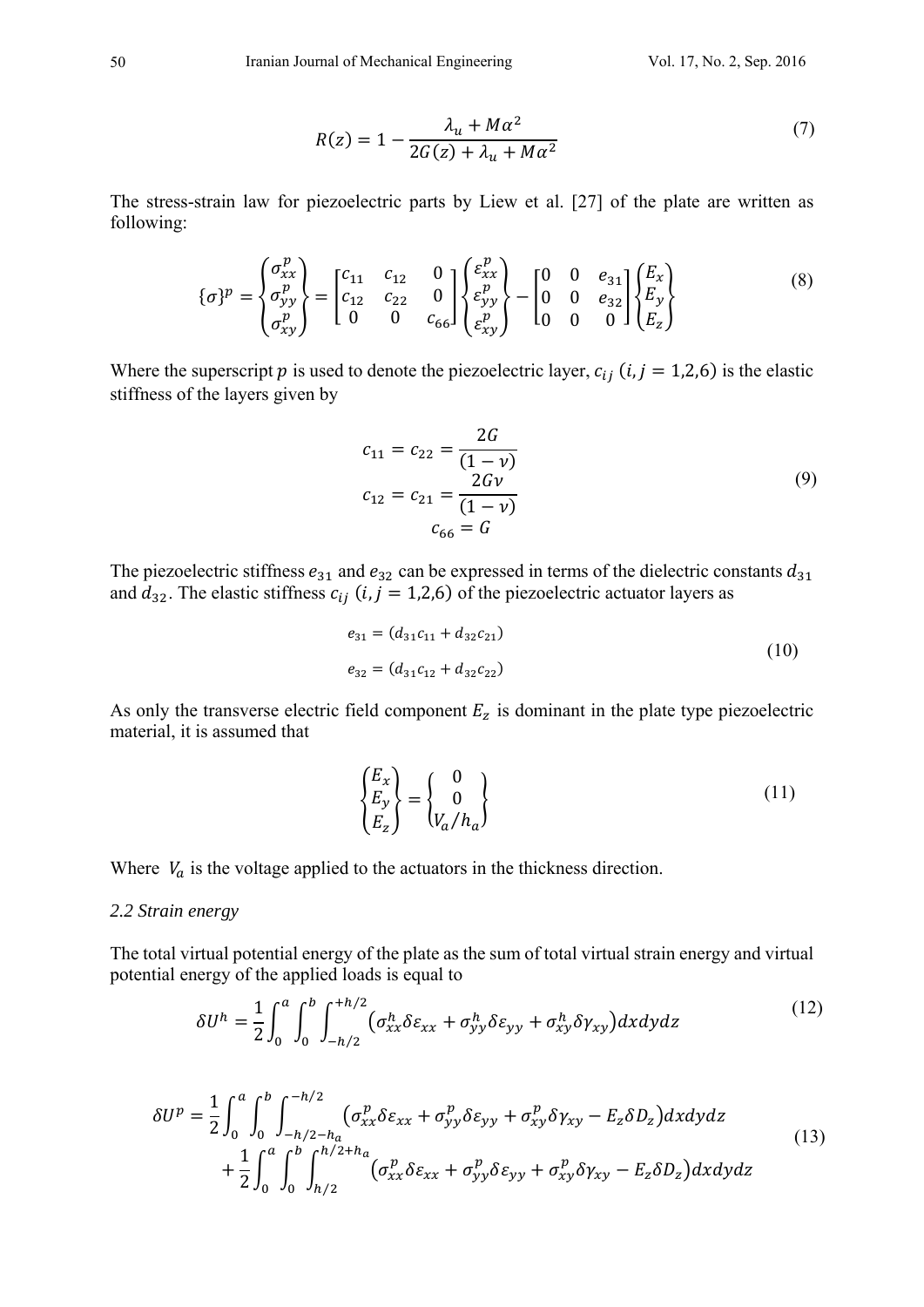Mechanical Buckling of FG Saturated Porous Rectangular … 51

$$
\delta V = \delta U^p + \delta U^h \tag{14}
$$

Substituting the strain-displacement relations from Eqs.  $(2)$  and Eq.  $(3)$  into Eq.  $(14)$ , and apply the Green-Gauss theorem to relieve the virtual displacements, result in the following three equilibrium equations by Eslami [40]

$$
\delta u_0: N_{xx,x} + N_{xy,y} = 0
$$
  
\n
$$
\delta v_0: N_{xy,x} + N_{yy,y} = 0
$$
  
\n
$$
\delta w_0: M_{xx,xx} + M_{yy,yy} + 2M_{xy,xy} + N_{xx}w_{0,xx} + N_{yy}w_{0,yy} + 2N_{xy}w_{0,xy} = 0
$$
\n(15)

Where  $N_{ij}$  and  $M_{ij}$  are the force and moment resultants defined by

$$
(N_{ij}, M_{ij}) = \int_{-h/2 - h_a}^{-h/2} (1, z) \sigma_{ij}^a dz + \int_{-h/2}^{h/2} (1, z) \sigma_{ij} dz + \int_{h/2}^{h/2 + h_a} (1, z) \sigma_{ij}^a dz \qquad ij = xx, yy, xy
$$
 (16)

### **3 Stability equations**

Consider an equilibrium position described by displacement components  $u_0^0, v_0^0$ , and  $w_0^0$ . Each of these components is perturbed from the primary equilibrium state. An equilibrium state exists adjacent to the primary one, described by the displacement components as by Eslami [40]

$$
u_0 \to u_0^0 + u_0^1 \n v_0 \to v_0^0 + v_0^1 \n w_0 \to w_0^0 + w_0^1
$$
\n(17)

Here, a superscript 1 indicates the magnitude of increment (perturbation). Accordingly, the stress resultants are divided into two terms representing the stable equilibrium and the neighboring state. The stress resultants with superscript 1 are linear functions of displacement with superscript 1. Considering this and using Eqs.  $(15)$  and Eqs.  $(17)$ , the stability equations become

$$
\delta u_0^1 : N_{xx,x}^1 + N_{xy,y}^1 = 0
$$
  
\n
$$
\delta v_0^1 : N_{xy,x}^1 + N_{yy,y}^1 = 0
$$
  
\n
$$
\delta w_0^1 : M_{xx,xx}^1 + M_{yy,yy}^1 + 2M_{xy,xy}^1 + N_{xx}^0 w_{0,xx}^1 + N_{yy}^0 w_{0,yy}^1 + 2N_{xy}^0 w_{0,xy}^1 = 0
$$
\n(18)

The stability equations in terms of the displacement components may be obtained by inserting Eqs. (16) into the above equations. Upon substitution, second and higher order terms of the incremental displacements may be omitted. Resulting equations are three stability equations based on the Kirchhoff plate theory for porous material plate.

$$
A_2^* u_{0,xx}^1 + C_2^* u_{0,yy}^1 + (B_2^* + C_2^*) v_{0,xy}^1 - (A_3 w_{0,xxx}^1 + (B_3 + 2C_3) w_{0,xyy}^1) = 0
$$
  
\n
$$
(B_2^* + C_2^*) u_{0,xy}^1 + A_2^* v_{0,yy}^1 + C_2^* v_{0,xx}^1 - (A_3 w_{0,yyy}^1 + (B_3 + 2C_3) w_{0,xyy}^1) = 0
$$
  
\n
$$
- (A_3 u_{0,xxx}^1 + (B_3 + 2C_3) u_{0,xyy}^1) - (A_3 v_{0,yyy}^1 + (B_3 + 2C_3) v_{0,xxy}^1) + (A_4^* (w_{0,xxxx}^1 + w_{0,yyyy}^1) + 2(B_4^* + 2C_4^*) w_{0,xxyy}^1) + N_{xx}^0 w_{0,xx}^1 + N_{yy}^0 w_{0,yy}^1 = 0
$$
\n(19)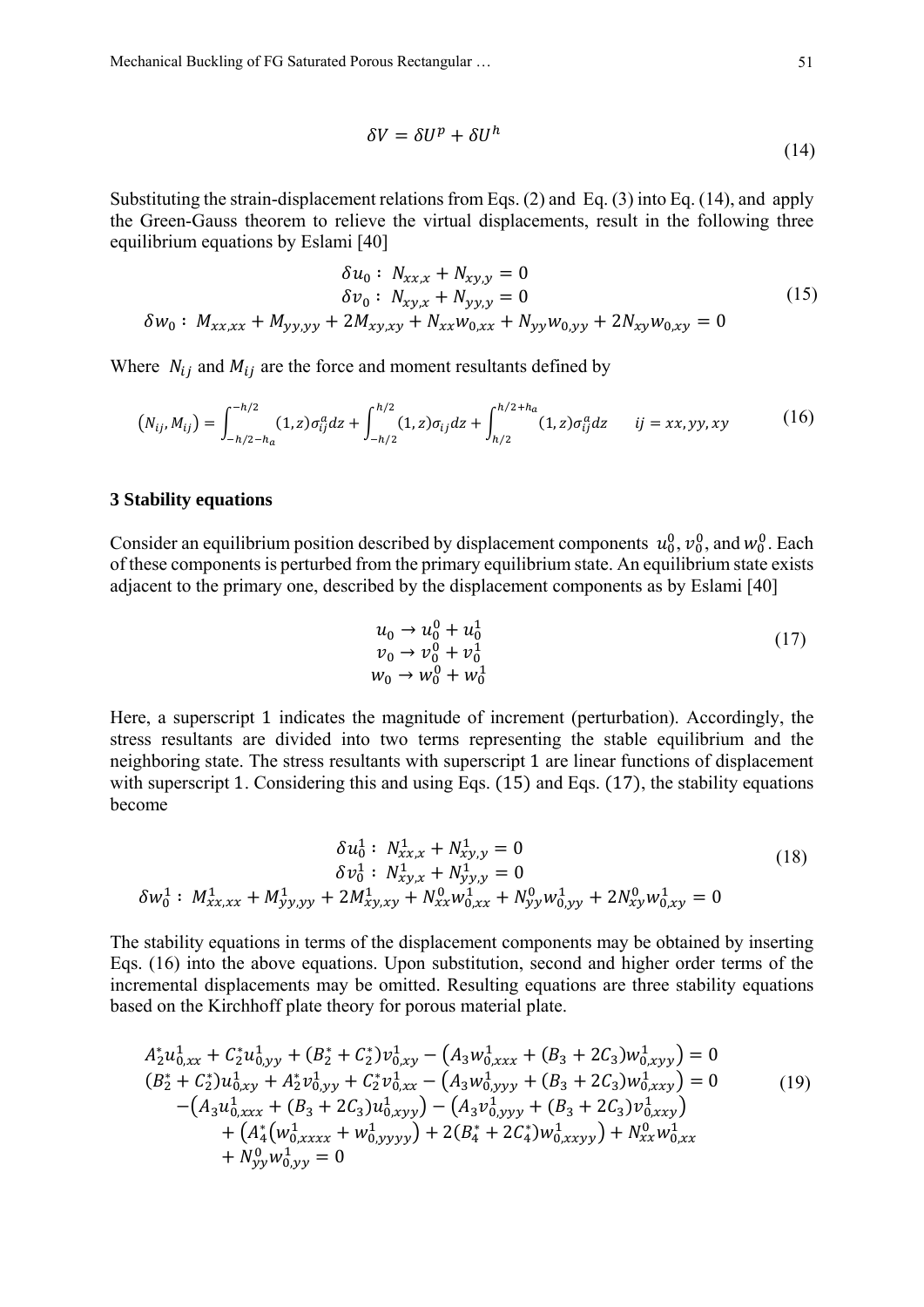Where

$$
A_2, A_3, A_4 = \int_{-h/2}^{+h/2} A_1(z)(1, z, z^2) dz
$$
  
\n
$$
B_2, B_3, B_4 = \int_{-h/2}^{+h/2} B_1(z)(1, z, z^2) dz
$$
  
\n
$$
C_2, C_3, C_4 = \int_{-h/2}^{+h/2} G(z)(1, z, z^2) dz
$$
  
\n
$$
A_2^* = A_2 + 2h_a c_{11}, \qquad A_4^* = A_4 + \left( h h_a^2 + \frac{1}{2} h^2 h_a + \frac{2}{3} h_a^3 \right) c_{11}
$$
  
\n
$$
B_2^* = B_2 + 2h_a c_{12}, \qquad B_4^* = B_4 + \left( h h_a^2 + \frac{1}{2} h^2 h_a + \frac{2}{3} h_a^3 \right) c_{12}
$$
  
\n
$$
C_2^* = C_2 + 2h_a c_{66}, \qquad C_4^* = C_4 + \left( h h_a^2 + \frac{1}{2} h^2 h_a + \frac{2}{3} h_a^3 \right) c_{66}
$$
  
\n(20)

## **4 Boundary conditions**

As stated, only plates with all edges simply supported are consider in this work, Out-of-plane boundary conditions for simply supported edges are

$$
x = 0, a: w_0^1 = M_{xx}^1 = 0
$$
  
y = 0, b: w\_0^1 = M\_{yy}^1 = 0 (21)

The in-plane boundary conditions of the simply supported edges may be of the free to move (FM) type. This is classified as follow

$$
x = 0, a:
$$
  
\n
$$
u_0^1 = finite, \quad v_0^1 = finite, \quad N_{xy}^0 = 0, \quad N_{xx}^0 = -\frac{P_x}{b} \ (FM)
$$
  
\n
$$
y = 0, b:
$$
  
\n
$$
u_0^1 = finite, \quad v_0^1 = finite, \quad N_{xy}^0 = 0, \quad N_{yy}^0 = -\frac{P_x}{b} - 2V_a(d_{31}c_{12} + d_{23}c_{22}) \ (FM)
$$
\n(22)

Where a bar over each parameter stands for the known external forces applied at boundaries.

## **5 Mechanical buckling analysis**

The functions for displacements that satisfy the governing equations and boundary conditions are

$$
u_o^1 = \sum_{m=1}^M \sum_{n=1}^N u_{mn}^1 \cos(\beta x) \sin(\gamma y)
$$
 (23)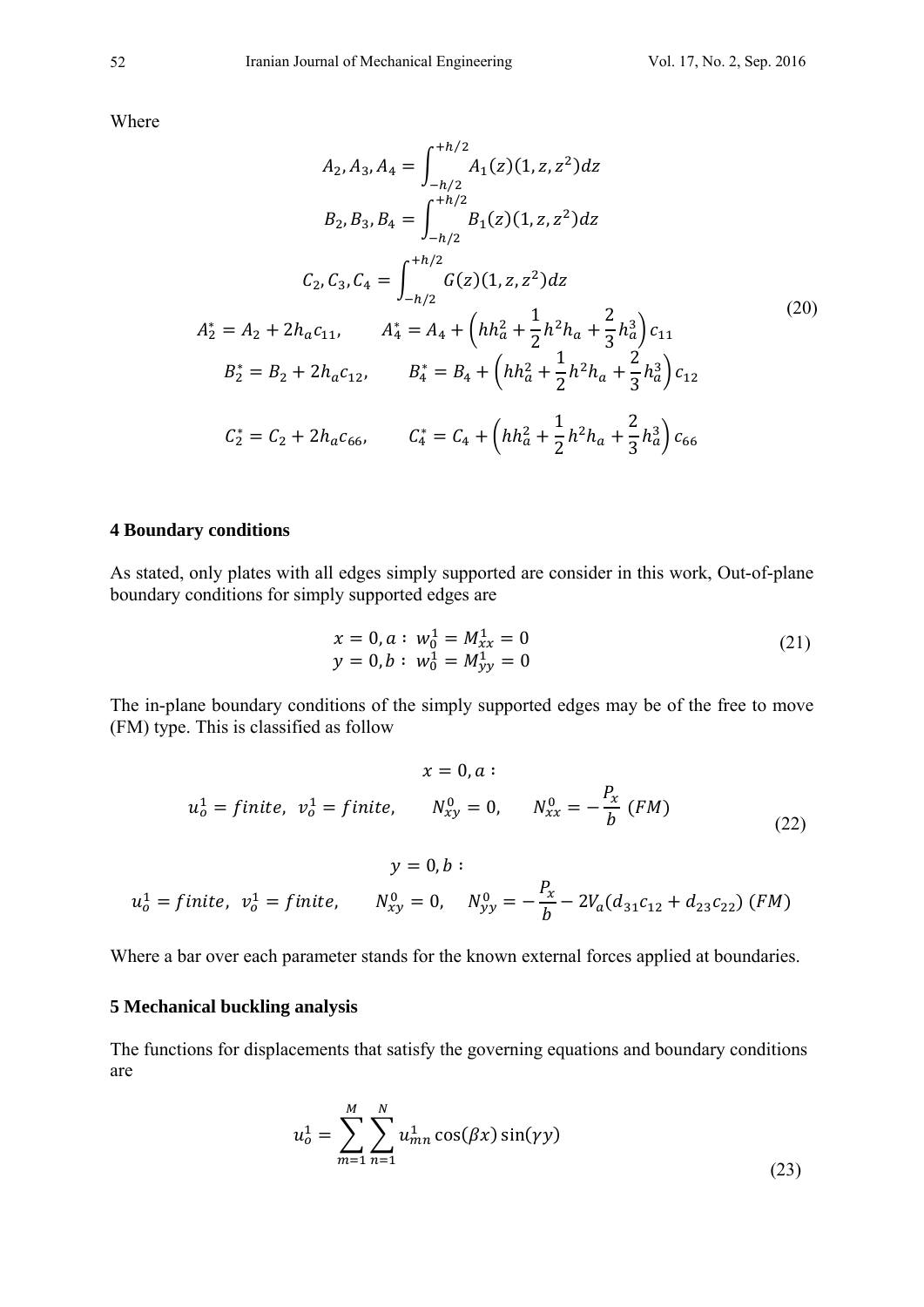Mechanical Buckling of FG Saturated Porous Rectangular … 53

$$
v_o^1 = \sum_{m=1}^M \sum_{n=1}^N v_{mn}^1 \sin(\beta x) \cos(\gamma y)
$$
  

$$
w_0^1 = \sum_{m=1}^M \sum_{n=1}^N w_{mn}^1 \sin(\beta x) \sin(\gamma y)
$$

Where

$$
\beta = \frac{m\pi}{a}, \quad \gamma = \frac{n\pi}{b} \qquad m, n = 1, 2, 3, \dots
$$

Substitution of Eqs. (23) into Eqs. (19) yield

$$
K_{11}^{*} = A_{2}^{*} \beta^{2} + C_{2}^{*} \gamma^{2}
$$
  
\n
$$
K_{12}^{*} = \beta \gamma (B_{2}^{*} + C_{2}^{*})
$$
  
\n
$$
K_{13} = -(A_{3} \beta^{3} + \beta \gamma^{2} (B_{3} + 2C_{3}))
$$
  
\n
$$
K_{22}^{*} = A_{2}^{*} \gamma^{2} + C_{2}^{*} \beta^{2}
$$
  
\n
$$
K_{23} = -(A_{3} \gamma^{3} + \beta^{2} \gamma (B_{3} + 2C_{3}))
$$
  
\n
$$
K_{33}^{*} = A_{4}^{*} (\beta^{4} + \gamma^{4}) + 2\beta^{2} \gamma^{2} (B_{4}^{*} + 2C_{4}^{*}) + N_{xx}^{0} \beta^{2} + N_{yy}^{0} \gamma^{2}
$$
  
\n(24)

For a nontrivial solution of these equations, the coefficients of functions must be set to zero. Setting  $|K_{ij}| = 0$ , the value of the  $N_{xx}^0$  is found as

$$
-N_{xx}^0 \beta^2 - N_{yy}^0 \gamma^2 = \frac{P_1^*}{P_2^*} + A_4^* (\beta^4 + \gamma^4) + 2\beta^2 \gamma^2 (B_4^* + 2C_4^*)
$$
\n(25)

Where

$$
P_1^* = K_{11}^* K_{23}^2 - 2K_{12}^* K_{23} K_{13} + K_{22}^* K_{13}^2
$$
  

$$
P_2^* = K_{11}^* K_{22}^* - (K_{12}^*)^2
$$

By substitution  $(m = 1, n = 1)$ , the critical mechanical load for porous-elastic plate buckling is obtained. Introducing the dimensionless form for  $P_x$  as  $P^* = \frac{P_x}{G_0 h^2}$  and substitution of Eqs. (22) into Eq. (25) and solving for  $P^*$  yields

$$
P^* = \frac{b}{G_0(\beta^2 + \gamma^2)h^2} \left[ \frac{P_1^*}{P_2^*} + A_4^*(\beta^4 + \gamma^4) + 2\beta^2\gamma^2(B_4^* + 2C_4^*) - 2\gamma^2V_a(d_{31}c_{12} + d_{23}c_{22}) \right]
$$
(26)

## **6 Result and discussion**

The buckling of rectangular plates made of porous material with variable properties along the thickness with piezoelectric layers under uniform outside compressive load is investigated in this paper. The effects of poroelastic and piezoelectric layers parameters on critical buckling load  $P^*$  are investigated and presented.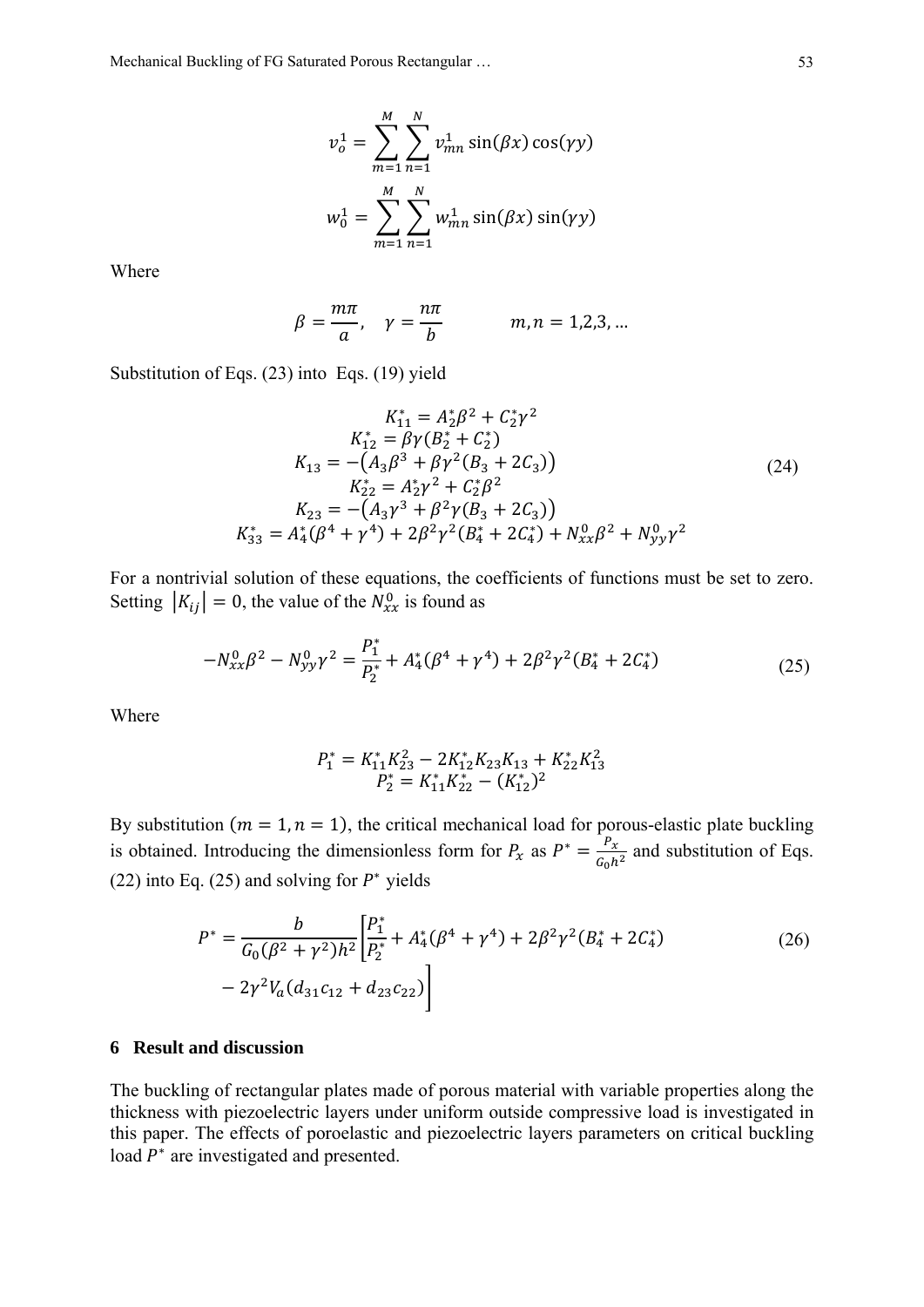Poisson's ratio  $\nu$  for porous plate and piezoelectric layers are equal, also we consider G shear modulus of piezoelectric layers equal to  $G_0$ . Piezoelectric constants  $d_{31}$ ,  $d_{32}$  are 2.54  $\times$  $10^{-10}$   $m/V$ .

The variation of the critical buckling load versus the plate aspect ratio for three various voltage actuators are shown in figure (2). It is apparent from this figure that the  $P<sup>∗</sup>$  can be increased by applying a negative voltage on the actuator layers, and the effect of  $V_a$  becomes more significant at higher plate aspect ratios.

The effect of dimension changes on the critical buckling load of the porous/nonlinear nonsymmetric distribution plate. By increasing the length to width ratio of the plate, the critical buckling load  $P^*$  reduces.

Figure (2) shows the critical buckling load for porous plate subjected to various actuator voltages by increasing the thickness of porous plate. As seen in these figure, by increasing the thickness of porous part, effect of voltage decreases.

Figure (3) shows the effect of the ratio of the piezoelectric layer thickness on the critical buckling load subjected to various actuator voltages is presented. It is seen that with an increase in the piezo thickness to width ratio, the  $P^*$  increases. Also by increasing voltage from  $-500$ to 500 the critical buckling load decreases.

Figure (4) shows the effect of porous and various actuator voltages on the critical buckling load for porous/nonlinear symmetric distribution plates. It is seen that by increasing the porosity of the plate, the critical buckling load  $P^*$  decreases. Also with an increase the voltage the  $P^*$ decreases.

Figures (5) shows the effect of porous and piezo thickness on the critical buckling load for the porous/nonlinear nonsymmetric distribution plate. As seen in these figure, by increasing the thickness of piezo layer, the critical buckling load  $P^*$  increases. By increasing the porosity, the free spaces within the plate increases and shear modulus decrease with respect to the first of Eqs. (1). Also, increasing the porosity of the plate decreases the critical buckling load.

In Figure (6) the effect of pores distribution on critical buckling load for the undrained condition and for simply supported edges is presented. It is observed that the pores distribution and  $e_1$ have significant effect on the critical buckling load. In this figure it is seen that by increasing porosity the buckling load decreases. Also it can be seen that for the plate with high porosity, adding the piezo layer has better effect on stability of the plate with constant thickness of the porous plate.

In investigation of porous materials, properties of pores is so important in order to, in express of behavior of porous plate, it is seperated into drained and undrained conditions. In undrained condition, compressibility of fluid that is struck in pores are illustrated by Skempton coefficient (see Eq. (5)) that change between 0 and 1. As long as the compressibility of fluid is high, Skempton coefficient is willing to zero which results is just for drained condition. However, by decrease the compressibility Skempton coefficient increase up to 1 that plate behavior about the same as hemogenous plate without pores. As can be shown in figures (7). by increasing Skempton coefficient the critical buckling load  $P^*$  of the plate is increased. In addition, the figures show the effect of actuator voltages on the buckling load that by increasing the actuator voltage of the plate, the critical buckling load  $P^*$  decreases.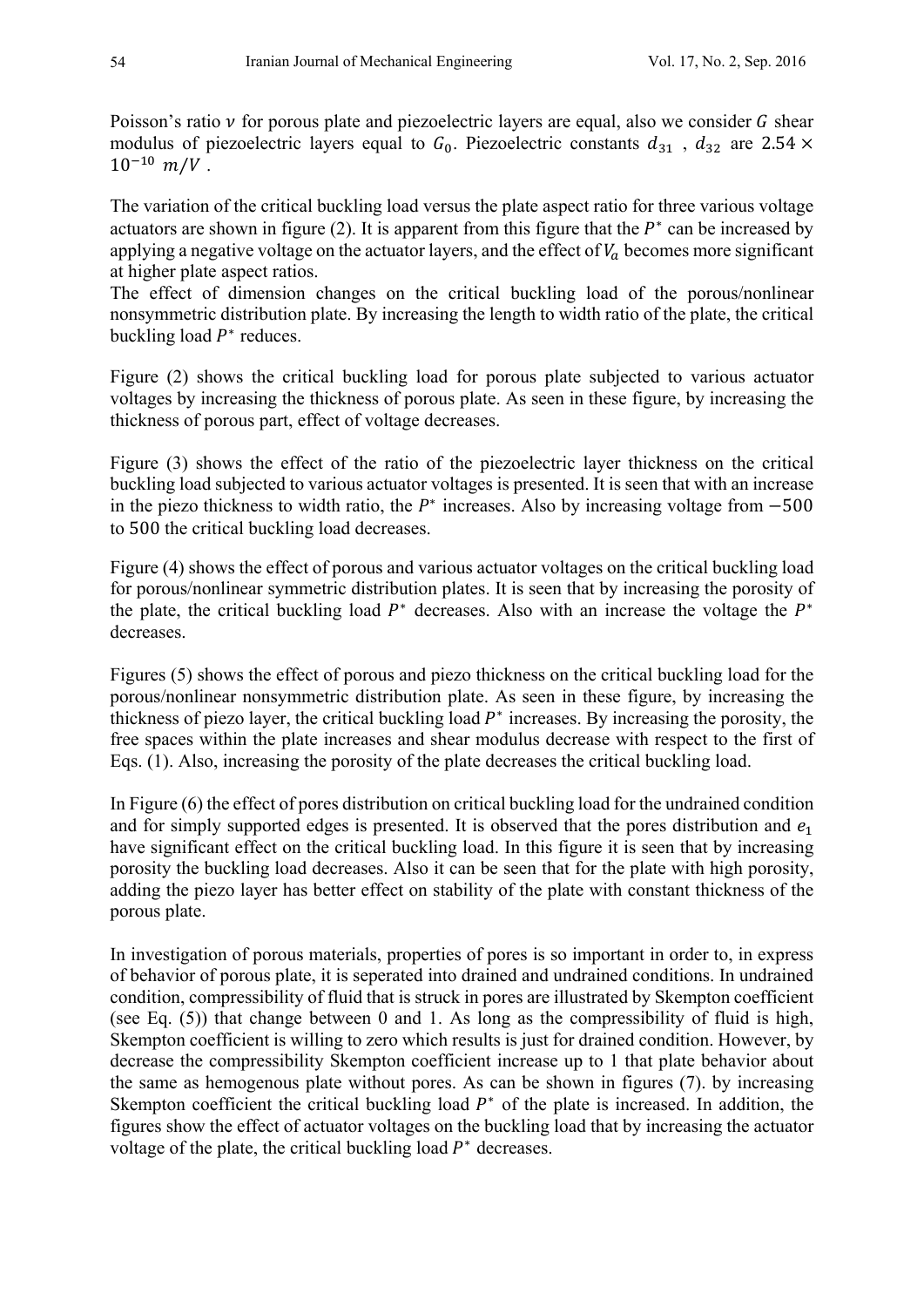Figure (8) shows the effect of compressibility of the pore and piezo thickness on the critical buckling load for the porous/nonlinear nonsymmetric distribution plate. As seen in these figure, by increasing the thickness of piezo layer, the critical buckling load  $P^*$  increases. By decreasing the compressibility of the pore, the critical buckling load decreases.

In figures (9) and (10) the effect of compressibility of the pore on critical buckling load is presented. It is observed that the compressibility of the pore have effect on the critical buckling load. In this figure it is seen that by decreasing compressibility of the pore the buckling load decreases. Also it can be seen that by adding the piezo layer has better effect on stability of the plate with constant thickness of the porous plate.



**Figure 2** Critical buckling load  $(P^* \times 10)$  vs. length to width ratio of the porous/nonlinear nonsymmetric distribution plate with piezoelectric layers, for the cases of  $[V_a = -500, 0, 500 V]$ ,  $B = 0.5$ ,  $e_1 = 0.5$  with  $v = 0.3$ ,  $h_a/h = 0.1$ .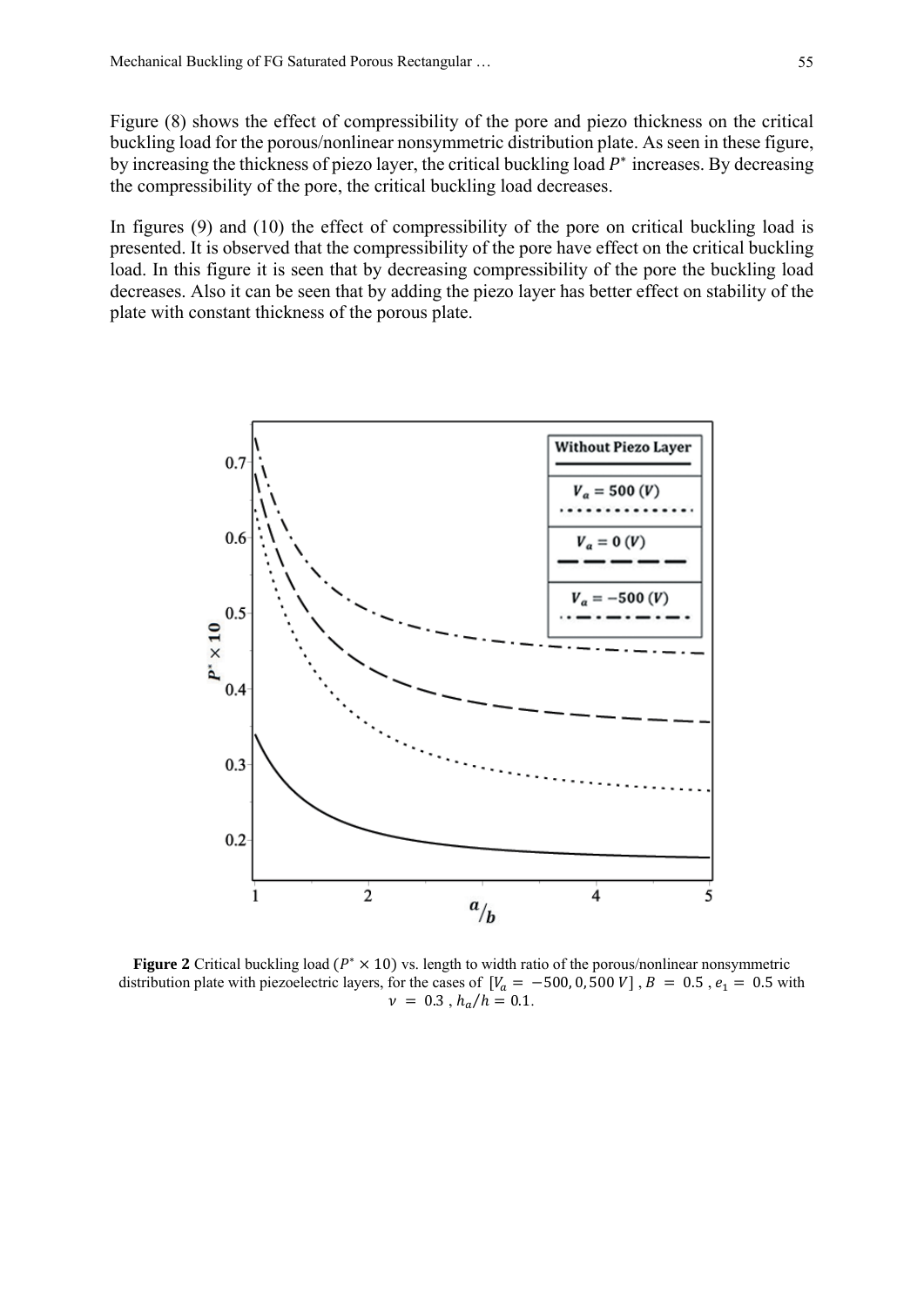

Figure 3 Critical buckling load ( $P^* \times 10$ ) vs. thickness to width ratio of the porous/nonlinear nonsymmetric distribution plate with piezoelectric layers, for the cases of  $[V_a = -500, 0, 500 V]$ , = 0.5,  $e_1 = 0.5$  with  $v = 0.3$ ,  $h_a = 0.001$ .



**Figure 4** Critical buckling load ( $P^* \times 10$ ) vs. the actuator voltage of the porous/nonlinear nonsymmetric distribution plate with piezoelectric layers, for the cases of  $[h_a/b = 0.001, 0.002, 0.003]$ , = 0.5,  $e_1 = 0.5$  with  $v = 0.3$ .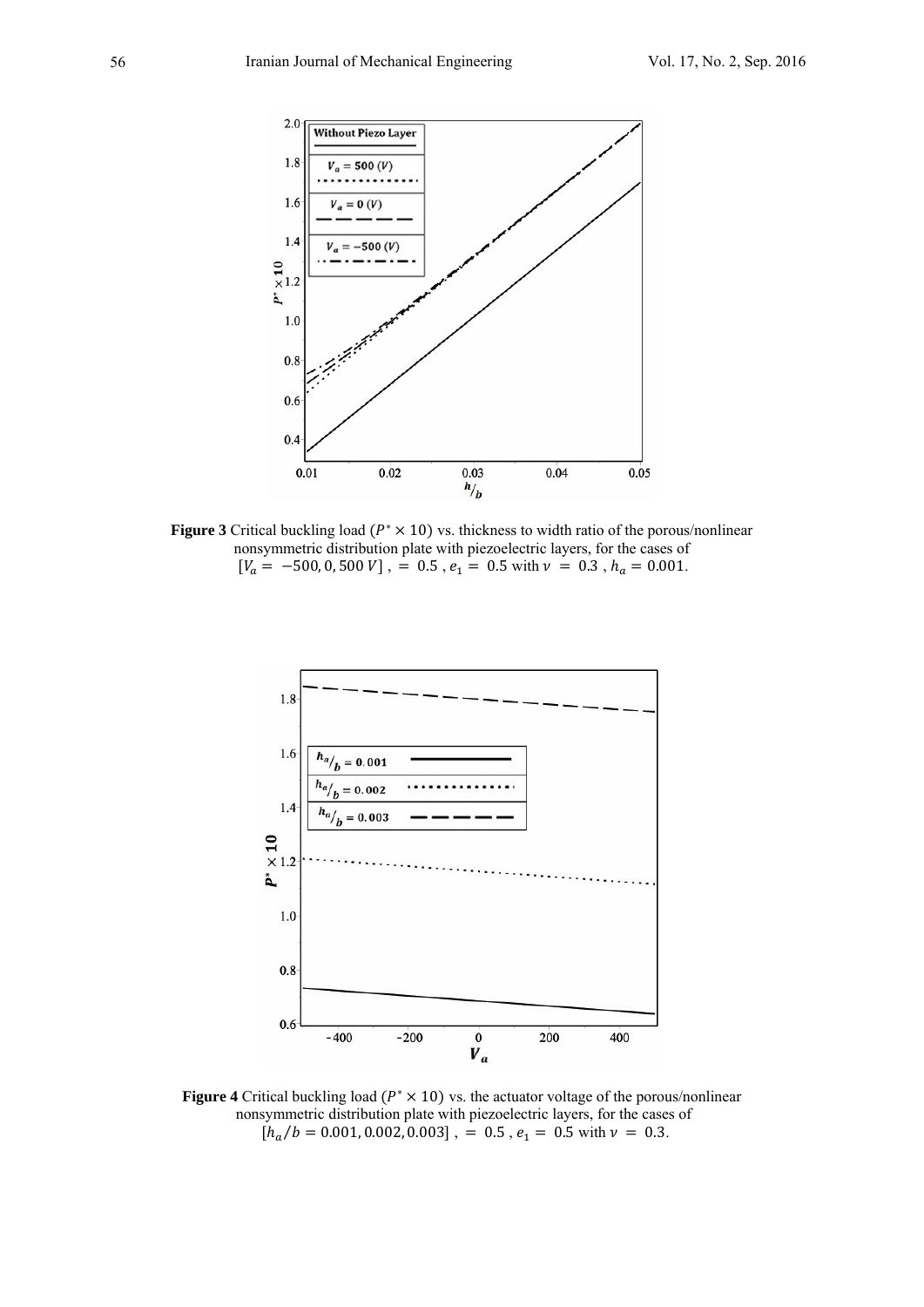

**Figure 5** Critical buckling load ( $P^* \times 10$ ) vs. coefficient of porosity of the porous/nonlinear nonsymmetric distribution plate with piezoelectric layers, for the cases of  $[V_a = -500, 0, 500 V]$ , = 0.5,  $[a/b = 1, h/b = 0.01, h_a/h = 0.1]$ , with  $v = 0.3$ .



Figure 6 Critical buckling load ( $P^* \times 10$ ) vs. thickness of piezo layer to width of the porous/nonlinear nonsymmetric distribution plate with piezoelectric layers, for the cases of  $[e_1 = 0, 0.5, 1]$ , = 0.5,  $[V_a = 500 V]$ , with  $[a/b = 1, h/b = 0.01]$ ,  $v = 0.3$ .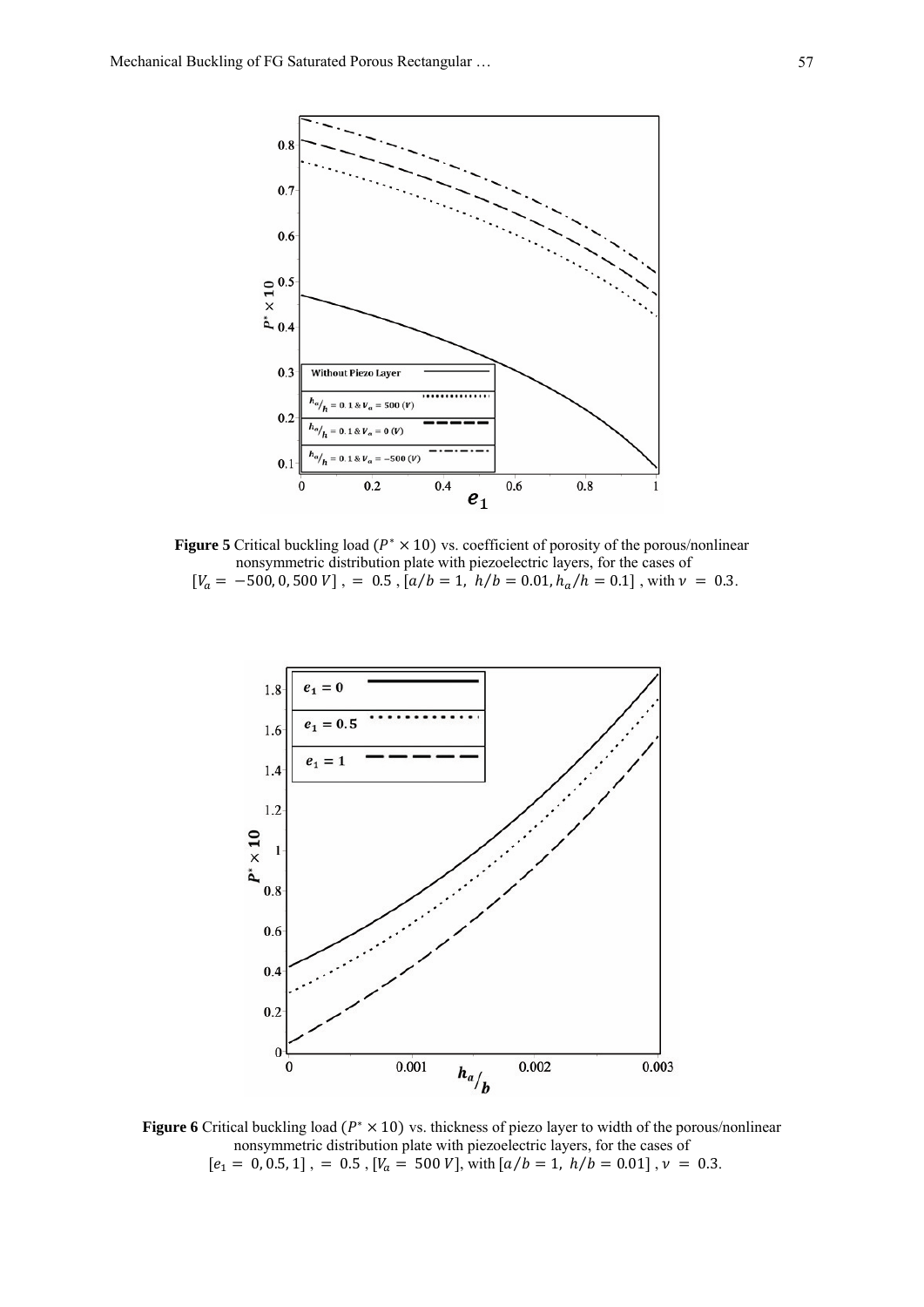

**Figure 7** Critical buckling load ( $P^* \times 10$ ) vs. coefficient of porosity of the porous/nonlinear nonsymmetric distribution plate with piezoelectric layers, for the cases of  $[h_a/b = 0, 0.001, 0.002]$ , = 0.5,  $[V_a = 0 \dot{V}]$ , with  $[a/b = 1, h/b = 0.01]$ ,  $v = 0.3$ .



**Figure 8** Critical buckling load ( $P^* \times 10$ ) vs. the Skempton coefficient of the porous/nonlinear nonsymmetric distribution plate with piezoelectric layers, for the cases of  $[V_a = -500, 0, 500 V]$ , = 0.5,  $[a/b = 1, h/b = 0.01, h_a/h = 0.1]$ , with  $v = 0.3$ .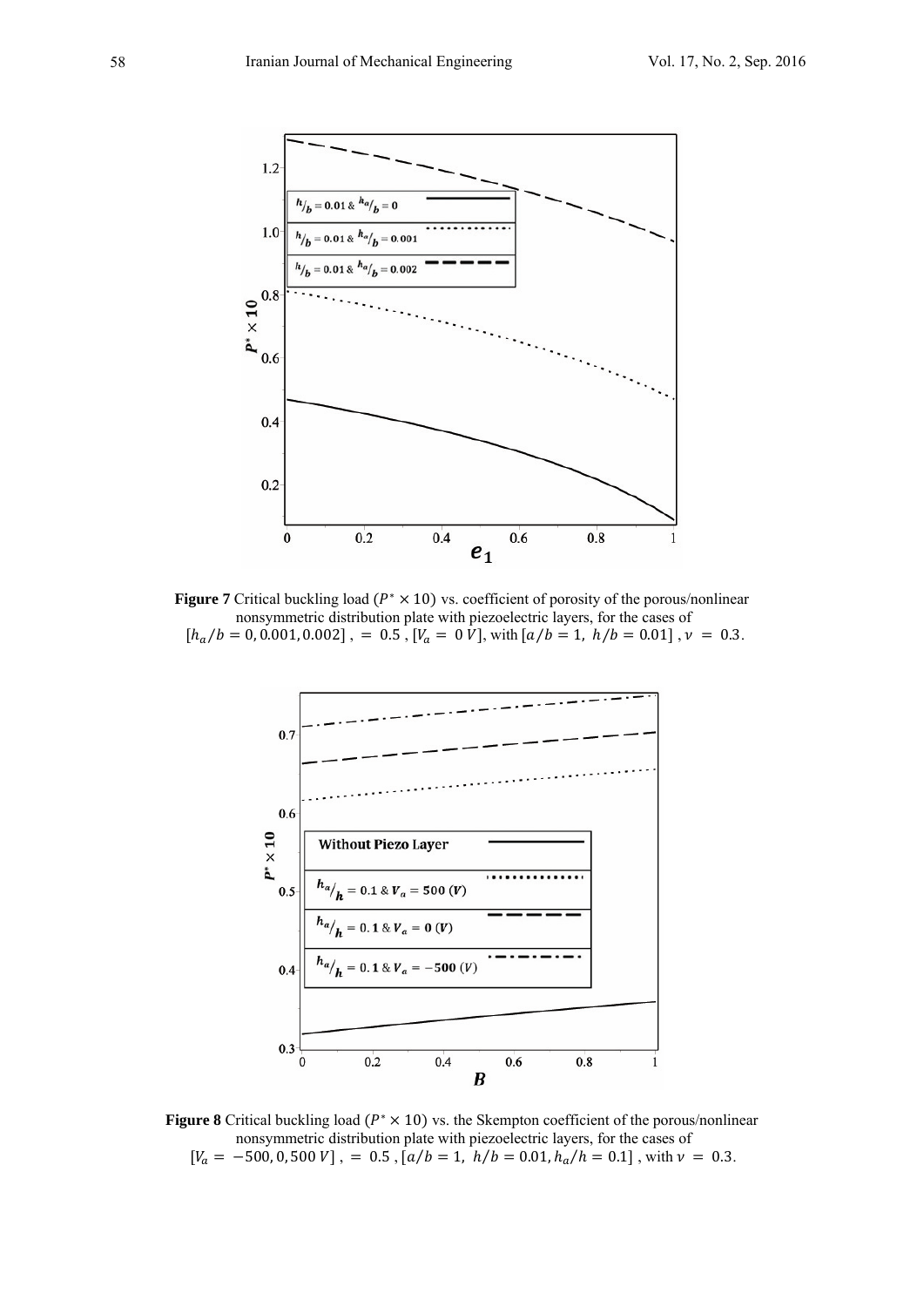

**Figure 9** Critical buckling load ( $P^* \times 10$ ) vs. the Skempton coefficient of the porous/nonlinear nonsymmetric distribution plate with piezoelectric layers, for the cases of  $[B = 0, 0.5, 1], e_1 = 0.5, [a/b = 1, h/b = 0.01],$  with  $\nu = 0.3$ .



**Figure 10** Critical buckling load ( $P^* \times 10$ ) vs. the Skempton coefficient of the porous/nonlinear nonsymmetric distribution plate with piezoelectric layers, for the cases of  $[h_a/b = 0, 0.001, 0.002]$ ,  $[V_a = 0 V]$ ,  $e_1 = 0.5$ ,  $[a/b = 1, h/b = 0.01]$ , with  $v = 0.3$ .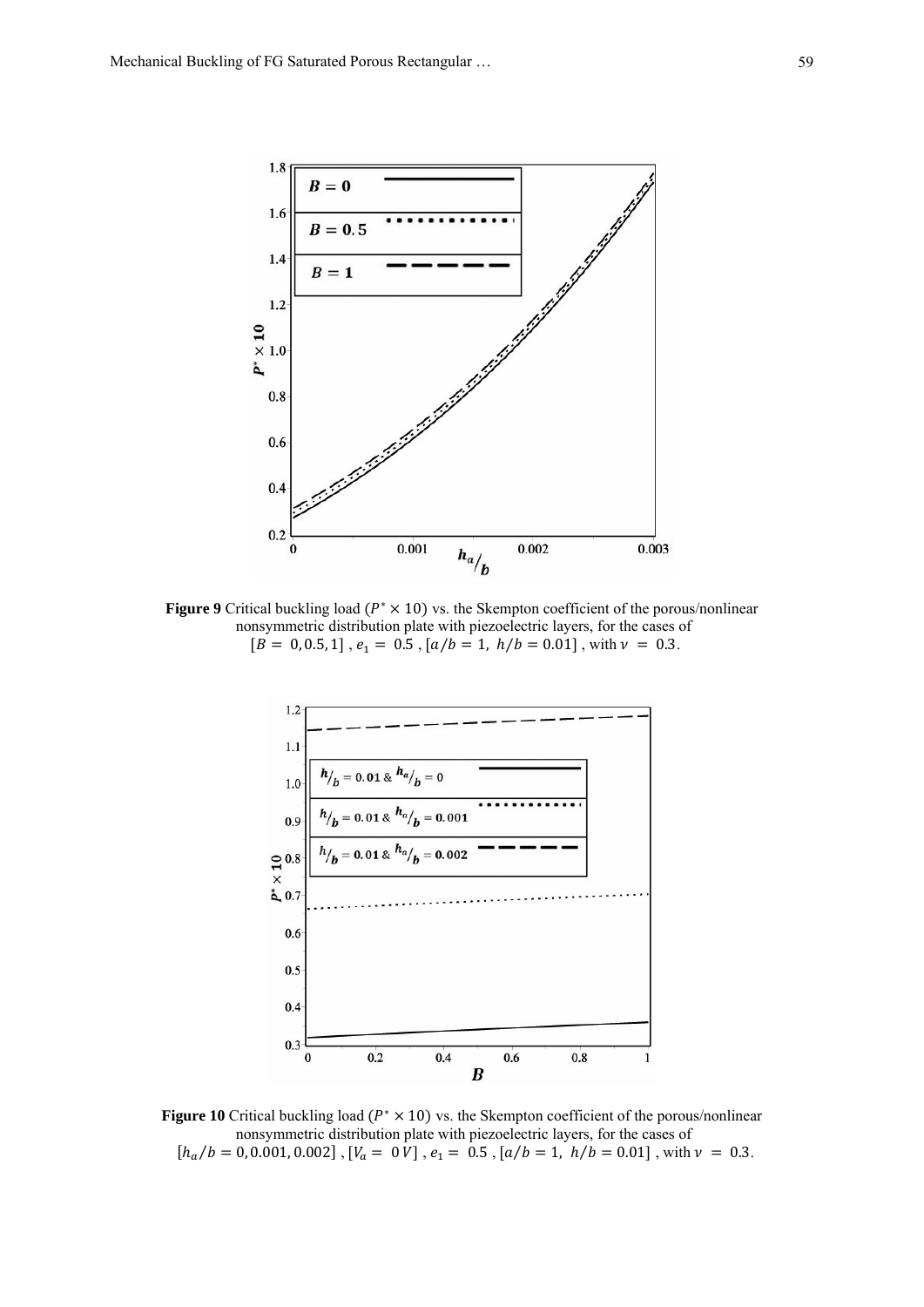# **7 Conclusions**

In the present article, the energy method is used for the buckling analysis of plate made of pore material and derivation is based on the classical plate theory with the assumption that the porosity of the material changes as a specific function. The equilibrium and stability equations for a porous rectangular plate bonded with two piezoelectric layers in upper and lower sides of the plate as a single structural member is obtained. The boundary conditions of plate are assumed to be simply supported. Two edges of the plate is subjected to uniform compressive in-plane loads. The effects of porosity and piezoelectric layers on mechanical buckling capacity of rectangular plates as closed-form solution are presented. It is concluded that:

- 1. By increasing the coefficient of porosity  $e_1$  the buckling load  $P^*$  is reduced.
- 2. The critical load  $P^*$  will increase when the ratios  $h_a/b$ ,  $h/b$ , and  $h_a/h$  increase.
- 3. The application of negative voltage on the actuator layers can improve the mechanical buckling strength, and the critical buckling load can be controlled by applying a suitable voltage on the actuator layers.
- 4. By increasing the Skempton coefficient, the compressibility of fluid within the pores decrease and the buckling load  $P^*$  increases.

## **Acknowledgements**

The present research work is supported by Islamic Azad University, South-Tehran Branch with the title" Buckling Analysis of a Piezoelectric Rectangular Porous Plate".

# **References**

- [1] Biot, M.A., "Theory of Buckling of a Porous Slab and its Thermoelastic Analogy", J. Appl. Mech. ASME, Vol. 31, No. 2, pp. 194-198, (1964).
- [2] Magnucki, K., and Stasiewicz, P., "Elastic Buckling of a Porous Beam", J. Theor Appl. Mech. Vol. 42, No. 4, pp. 859-868, (2004).
- [3] Magnucki, K., Malinowski, M., and Kasprzak, J.," Bending and Buckling of a Rectangular Porous Plate", Steel Compos Struct, Vol. 6, No. 4, pp. 319-333, (2006).
- [4] Magnucka-Blandzi, E., "Dynamic Stability of a Metal Foam Circular Plate", J. Theor Appl. Mech. Vol. 47, No. 2, pp. 421-433, (2009).
- [5] Jasion, P., Magnucka-Blandzi, E., Szyc, W., and Magnucki, K., "Global and Local Buckling of Sandwich Circular and Beam-rectangular Plates with Metal Foam Core", Thin-Walled Struct, Vol. 61, pp. 154-161, (2012).
- [6] Zimmerman, R.W., "Coupling in Poroelasticity and Thermoelasticity", Int. J. Rock Mech. Min Sci, Vol. 37, No. 1, pp. 79-87, (2000).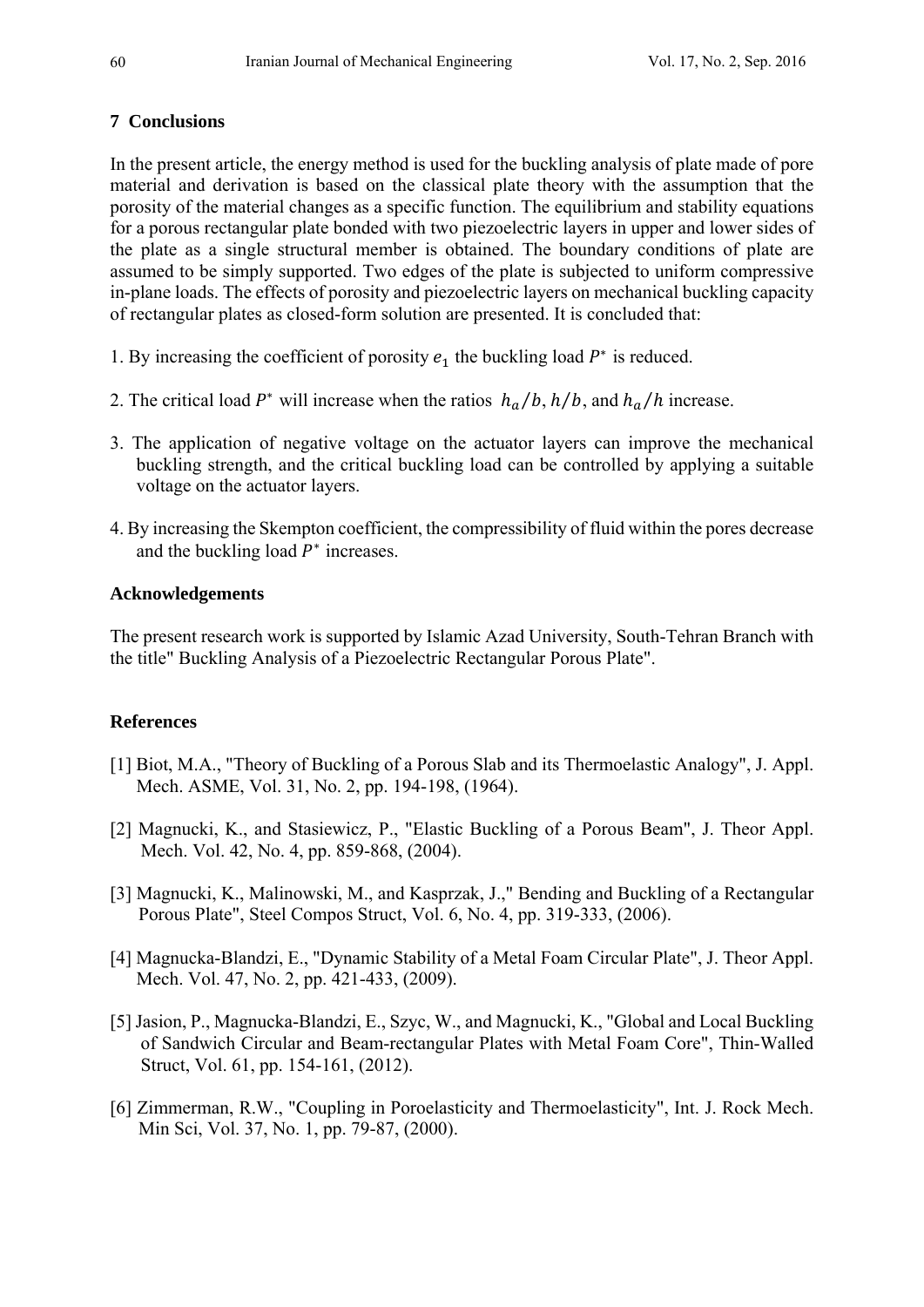- [7] Ghassemi, A., and Zhang, Q., "A Transient Fictitious Stress Boundary Element Method for Poro-thermoelastic Media", J. Eng Analysis with Boundary Elements, Vol. 28, No. 11, pp. 1363-1373, (2004).
- [8] Ghassemi, A., "Stress and Pore Pressure Distribution around a Pressurized, Cooled Crack in Low Permeability Rock", Proceedings of the Thirty-Second Workshop on Geothermal Reservoir Engineering, Stanford University, Stanford, California, USA, January, (2007).
- [9] Jabbari, M., Mojahedin, A., Khorshidvand, A.R., and Eslami, M.R., "Buckling Analysis of Functionally Graded Thin Circular Plate made of Saturated Porous Materials", ASCE's J. Eng. Mech. Vol. 140, pp. 287-295, (2013).
- [10] Mojahedin, A., Jabbari, M., Khorshidvand, A.R., and Eslami, M.R., "Buckling Analysis of Functionally Graded Circular Plates made of Saturated Porous Materials Based on Higher order Shear Deformation Theory", Thin-Walled Struct. Vol. 99, pp. 83–90, (2016).
- [11] Jabbari, M., Hashemitaheri, M., and Mojahedin, A., "Thermal Buckling Analysis of Functionally Graded Thin Circular Plate made of Saturated Porous Materials", J. Therm. Stress. Vol. 37, pp. 202-220, (2014).
- [12] Javaheri, R., and Eslami, M.R., "Buckling of Functionally Graded Plates under in-plane Compressive Loading", ZAMM, Vol. 82, pp. 277-283, (2002).
- [13] Javaheri, R., and Eslami, M.R., "Thermal Buckling of Functionally Graded Plates", AIAA J. Vol. 40, pp. 162-169, (2002).
- [14] Javaheri, R., and Eslami, M.R., "Thermal Buckling of Functionally Graded Plates Based on Higher Order Theory", J. Therm. Stress. Vol. 25, No. 7, pp. 603-625, (2002).
- [15] Lanhe, W., "Thermal Buckling of a Simply Supported Moderately Thick Rectangular FGM Plate", Compos. Struct. Vol. 64, No. 2, pp. 211-218, (2004).
- [16] Shariat, B.A.S., and Eslami, M.R., "Buckling of Thick Functionally Graded Plates under Mechanical and Thermal Loads", Compos. Struct. Vol. 78, No. 3, pp. 433-439, (2007).
- [17] Mohammadi, M., Saidi, A.R., and Jomehzadeh, E., "A Novel Analytical Approach for the Buckling Analysis of Moderately Thick Functionally Graded Rectangular Plates with Two Opposite Edges Simply Supported", Mech. Eng. Sci. Vol. 224, pp. 1831-1841, (2010).
- [18] Mohammadi, M., Saidi, A.R., and Jomehzadeh, E., "Levy Solution for Buckling Analysis of Functionally Graded Rectangular Plates", Appl. Compos. Mater. Vol. 17, pp. 81-93, (2010).
- [19] Bodaghi, M., and Saidi, A.R., "Levy-type Solution for Buckling Analysis of Thick Functionally Graded Rectangular Plates Based on the Higher-order Shear Deformation Plate Theory", Appl. Math. Model. Vol. 34, No. 11, pp. 3659-3673, (2010).
- [20] Bodaghi, M., and Saidi, A.R., "Thermoelastic Buckling Behavior of Thick Functionally Graded Rectangular Plates", Arch. Appl. Mech. Vol. 81, No. 11, pp. 1555-1572, (2011).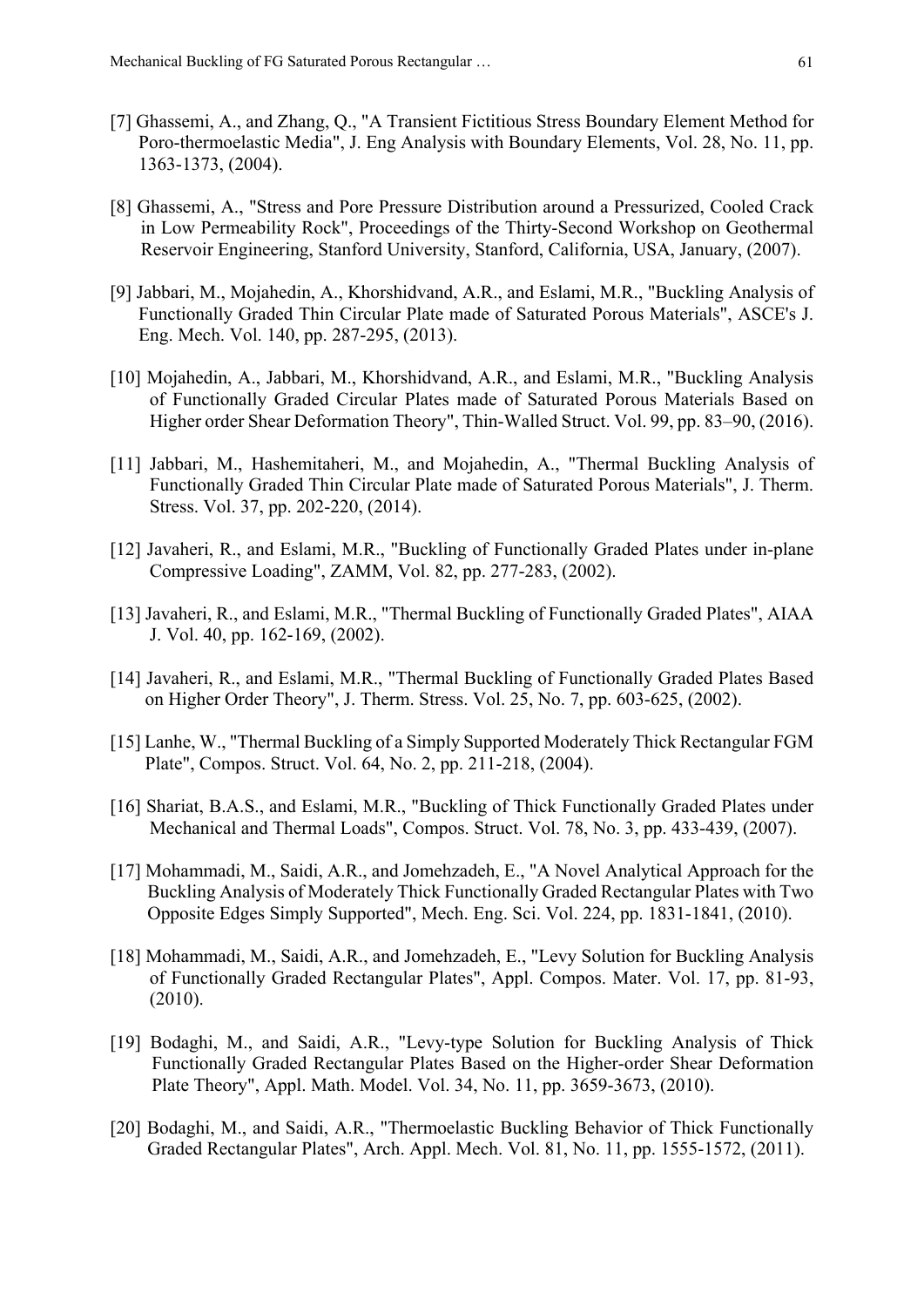- [21] Bateni, M., Kiani, Y., and Eslami, M.R., "A Comprehensive Study on Stability of FGM Plates", Int. J. Mech. Sci. Vol. 75, pp. 134-144, (2013).
- [22] Behravan Rad, A., and Shariyat, M., "Three-dimensional Magneto-elastic Analysis of Asymmetric Variable Thickness Porous FGM Circular Plates with Non-uniform Tractions and Kerr Elastic Foundations", Compos. Struct. Vol. 125, pp. 558-574, (2015).
- [23] Swaminathan, K., Naveenkumar, D.T., Zenkour, A.M., and Carrera, E., "Stress, Vibration and Buckling Analyses of FGM Plates-A State-of-the-art Review", Compos. Struct. Vol. 120, pp. 10-31, (2015).
- [24] Chen, D., Yang, J., and Kitipornchai, S., "Elastic Buckling and Static Bending of Shear Deformable Functionally Graded Porous Beam", Compos. Struct. Vol. 133, pp. 54–61, (2015).
- [25] Chen, D., Yang, J., and Kitipornchai, S., "Free and Forced Vibrations of Shear Deformable Functionally Graded Porous Beams", Int. J. Mech. Sci. Vol. 108-109, pp. 14–22, (2016).
- [26] Wang, Q., Quek, S.T., Sun, C.T., and Liu, X., "Analysis of Piezoelectric Coupled Circular Plate", Smart. Mater. Struct. Vol. 10, pp. 229–239, (2001).
- [27] Liew, K.M., Yang, J., and Kitipornchai, S., "Postbuckling of Piezoelectric FGM Plates Subject to Thermo-electro-mechanical Loading", Int. J. Solid Struct. Vol. 40, No. 15, 3869–3892, (2003).
- [28] Viliani, N.S., Khalili, S.M.R., and Porrostami, H., "Buckling Analysis of FG Plate with Smart Sensor/actuator", J. Solid Mech. Vol. 1, No. 3, pp. 201–212, (2009).
- [29] Mirzavand, B., and Eslami, M.R., "Thermal Buckling of Simply Supported Piezoelectric FGM Cylindrical Shells", J. Therm. Stresses, Vol. 30, No. 11, pp. 1117–1135, (2007).
- [30] Shen, H.S., "Postbuckling of Shear Deformable Laminated Plates with Piezoelectric Actuators under Complex Loading Conditions", Int. J. Solids Struct. Vol. 38, No. 44–45, pp. 7703–7721, (2001).
- [31] Shen, H.S., "Postbuckling of FGM Plates with Piezoelectric Actuators under Thermoelectro-mechanical Loadings", Int. J. Solids Struct. Vol. 42, No. 23, pp. 6101–6121, (2005).
- [32] Shen, H.S., and Noda, N., "Postbuckling of Pressure-loaded FGM Hybrid Cylindrical Shells in Thermal Environments", Compos. Struct. Vol. 77, No. 4, pp. 546–560, (2007).
- [33] Khorshidvand, A.R., Jabbari, M., and Eslami, M.R., "Thermoelastic Buckling Analysis of Functionally Graded Circular Plates Integrated with Piezoelectric Layers", J. Therm. Stresses, Vol. 35, pp. 695–717, (2012).
- [34] Jabbari, M., Farzaneh Joubaneh, E., and Mojahedin, A., "Thermal Buckling Analysis of a Porous Circular Plate with Piezoelectric Actuators Based on First Order Shear Deformation Theory", Int. J. Mech. Sci. Vol. 83, pp. 57-64, (2014).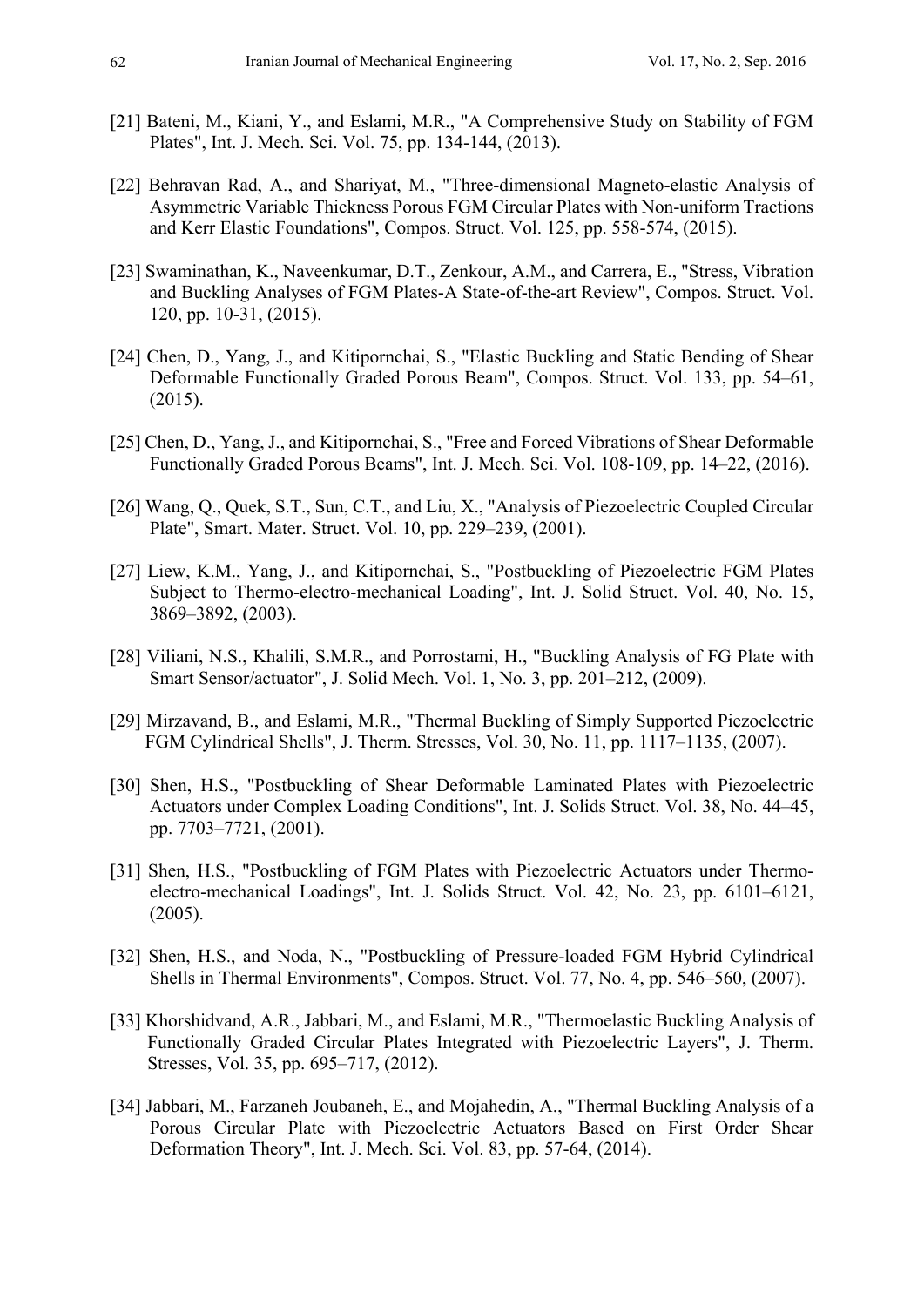- [35] Farzaneh Joubaneh, E., Mojahedin, A., Khorshidvand, A.R., and Jabbari, M.," Thermal Buckling Analysis of Porous Circular Plate with Piezoelectric Sensor-actuator Layers under Uniform Thermal Load", J. Sandwich Struct. Mater. Vol. 17, pp. 3-25, (2015).
- [36] Mojahedin, A., Farzaneh Joubaneh, E., and Jabbari, M., "Thermal and Mechanical Stability of a Circular Porous Plate with Piezoelectric Actuators", Acta Mecanica, Vol. 83, pp. 57- 64, (2014).
- [37] Jabbari, M., Mojahedin, A., and Haghi, M., "Buckling Analysis of Thin Circular FG Plates Made of Saturated Porous-softferro Magnetic Materials in Transverse Magnetic Field", Thin-Walled Struct. Vol. 85, pp. 50-56, (2014).
- [37] Brush, D.O., and Almroth, B.O., *"Buckling of Bars, Plates and Shells"*, McGraw-Hill, New York, USA, (1975).
- [38] Wang, C.M., Reddy, J.N., and Lee, K.H., *"Shear Deformable Beams and Plates: Relationships with Classical Solutions"*, Oxford, Elsevier, (2000).
- [39] Detournay, E., and Cheng, A.H.D., *"Fundamentals of Poroelasticity"*, Comprehensive Rock Engineering, Vol. 2, Pergamon Press, New York, USA, (1993).
- [40] Eslami, M.R., *"Thermo-Mechanical Buckling of Composite Plates and Shells"*, Amirkabir University Press, Tehran, Iran, (2010).

#### **Nomenclatures**

| E                                             | : Young's modulus of elasticity                                 |
|-----------------------------------------------|-----------------------------------------------------------------|
| G                                             | : Shear modulus of elasticity                                   |
| e <sub>1</sub>                                | : Coefficient of plate porosity                                 |
| $\mathcal V$                                  | : Poisson's ratio                                               |
| $\varepsilon_{xx}$ , $\varepsilon_{yy}$       | : Normal strains                                                |
| $\gamma_{xy}$ , $\gamma_{yz}$ , $\gamma_{xz}$ | : Shear strains                                                 |
| u, v, w                                       | : Displacement components in the $x$ , $y$ , and $z$ directions |
| $u_0$ , $v_0$ , $w_0$                         | : Displacement on middle plate surface                          |
| $\boldsymbol{p}$                              | : Pore fluid pressure                                           |
| $\lambda_u$                                   | : Lame parameters                                               |
| $M_{\rm}$                                     | : Biot's modulus                                                |
| $\zeta$                                       | : Variation of fluid volume content                             |
| $v_u$                                         | : Undrained Poisson's ratio                                     |
| B                                             | : Skempton coefficient                                          |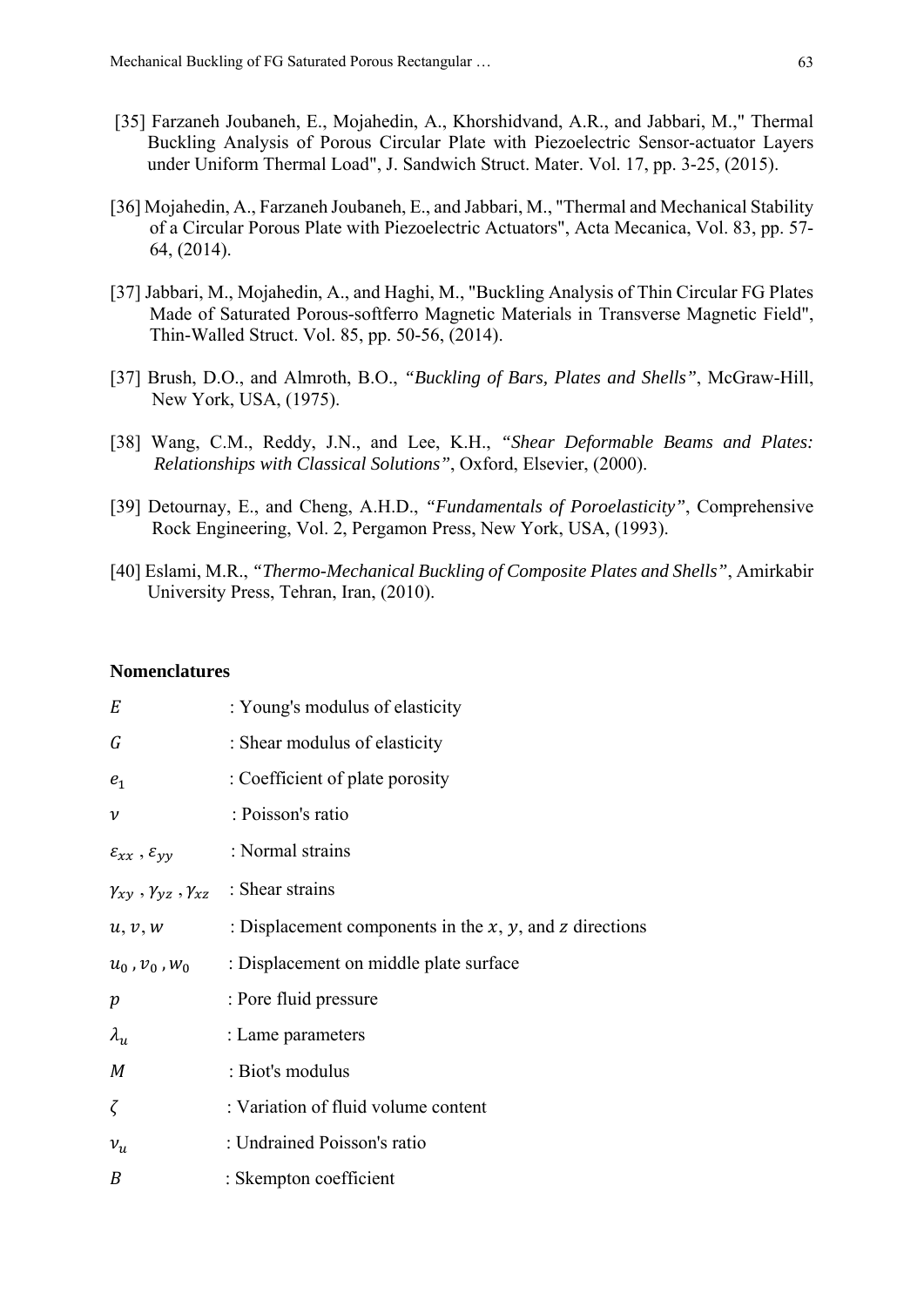| 64                  | Iranian Journal of Mechanical Engineering                     | Vol. 17, No. 2, Sep. 2016 |
|---------------------|---------------------------------------------------------------|---------------------------|
| $\alpha$            | : Biot coefficient of effective stress                        |                           |
| ε                   | : Volumetric strain                                           |                           |
| $c_{ij}$            | : Elastic stiffness of the layers                             |                           |
| $e_{31}$ , $e_{32}$ | : Piezoelectric stiffness                                     |                           |
| $d_{31}$ , $d_{32}$ | : Dielectric constants                                        |                           |
| $E_x, E_y, E_z$     | : Transverse electric field component                         |                           |
| $V_a$               | : Voltage applied to the actuators in the thickness direction |                           |